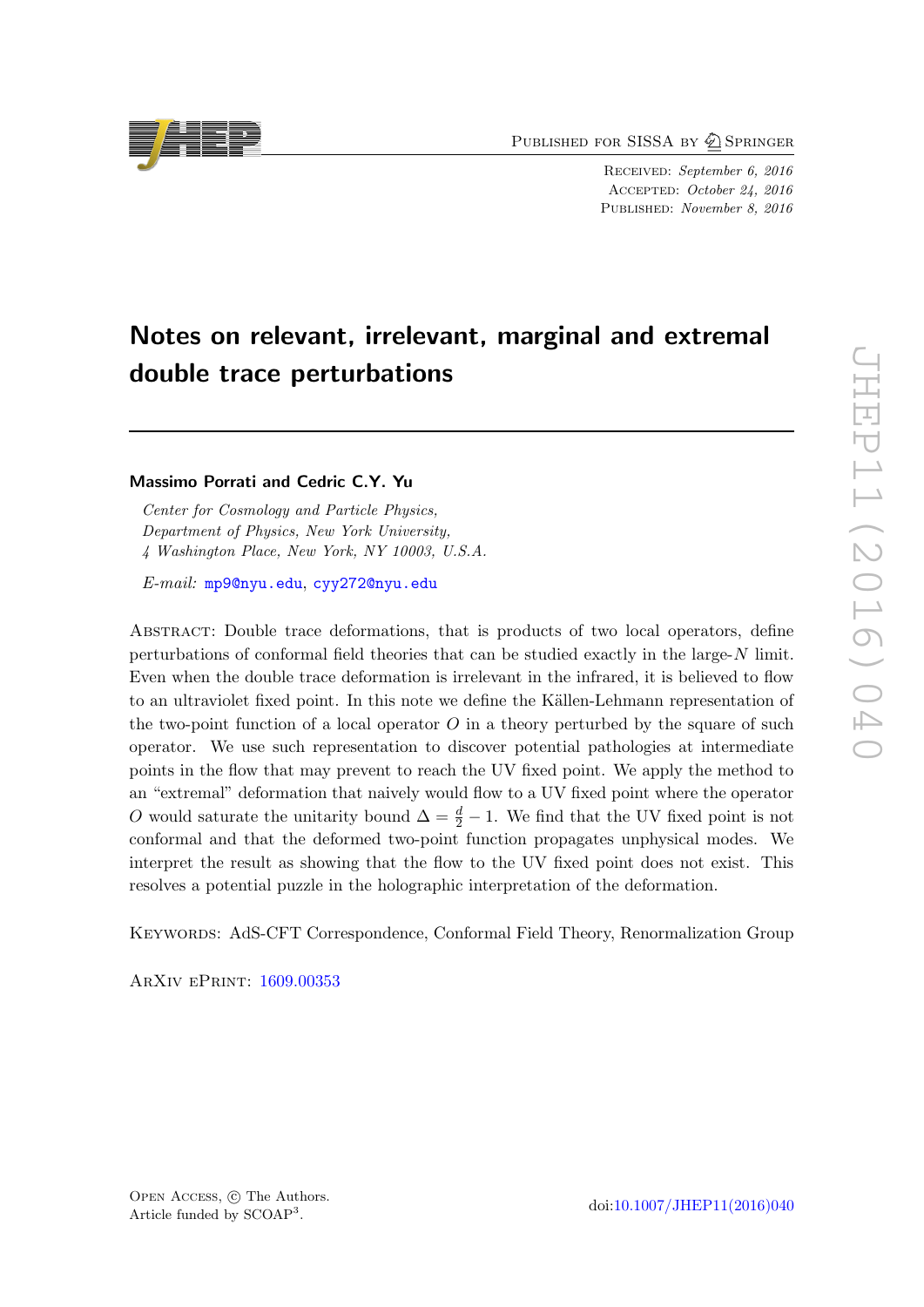# Contents

| 1 Introduction                        |                                                                     | 1              |
|---------------------------------------|---------------------------------------------------------------------|----------------|
| 2 Multi trace deformations            |                                                                     | $\bf{3}$       |
| 3                                     | Two-point functions of double trace perturbations and their Källen- |                |
| Lehmann representation                | $\bf{5}$                                                            |                |
| 3.1 Case 1: $1 > \nu > 0$             |                                                                     | 6              |
| 3.1.1 $\lambda < 0$                   |                                                                     | $\overline{7}$ |
| 3.1.2 $\lambda > 0$                   |                                                                     | 7              |
| 3.2 Case 2: $0 > \nu > -1$            |                                                                     | 8              |
| 3.2.1 $\lambda > 0$                   |                                                                     | 8              |
| 3.2.2 $\lambda < 0$                   |                                                                     | 8              |
| 3.3 Case 3: $\nu > 1$                 |                                                                     | 9              |
| 3.4 Case 4: $\nu = 0$                 |                                                                     | 9              |
| 3.5 Case 5: $\nu = 1$                 | 10                                                                  |                |
| 4 Summary                             | 12                                                                  |                |
| A Alternative quantization in AdS/CFT | 13                                                                  |                |

### <span id="page-1-0"></span>1 Introduction

Certain conformal field theories that come in families defined by an integer N simplify in the large-N limit. Notable examples are theories that can be described by weakly coupled gravities via the holographic duality and  $O(N)$  vector models. The latter are deformations of N massless free field theories. The deformation is called by abuse of term "double trace." It is defined as  $\lambda NO^2$ , with  $O = C \sum_{a=1}^{N} \phi^a \phi^a$  (for bosons) or  $O = C \sum_{a=1}^{N} \bar{\psi}^a \psi^a$ (for fermions). Choosing  $C = \mathcal{O}(1/N)$  the correct large-N scaling for the coupling  $\lambda$  of the double-trace perturbation is  $\lambda = \mathcal{O}(N^0)$ .

The deformed  $O(N)$  models are particularly interesting in three spacetime dimensions. The deformation of the bosonic model is relevant and flows to a nontrivial infrared fixed point [\[1,](#page-16-0) [2\]](#page-16-1). The deformation of the fermionic model is irrelevant, so non-renormalizable by power counting. Nevertheless, a UV fixed point is believed to exist in the large- $N$  limit [\[3–](#page-16-2)  $6$  and even at finite  $N$ <sup>[1](#page-1-1)</sup>. Both models can be solved exactly by using a method that easily generalizes to the case of adjoint theories with holographic semiclassical gravity duals. In the context of holographic duality, the correct treatment of multi-trace perturbations was explained in [\[8\]](#page-16-4) and further simplified in [\[9\]](#page-16-5). The analysis of [\[9\]](#page-16-5) was further extended and

<span id="page-1-1"></span><sup>&</sup>lt;sup>1</sup>See  $[7]$  for a recent review of evidence in favor of the existence of a UV fixed point.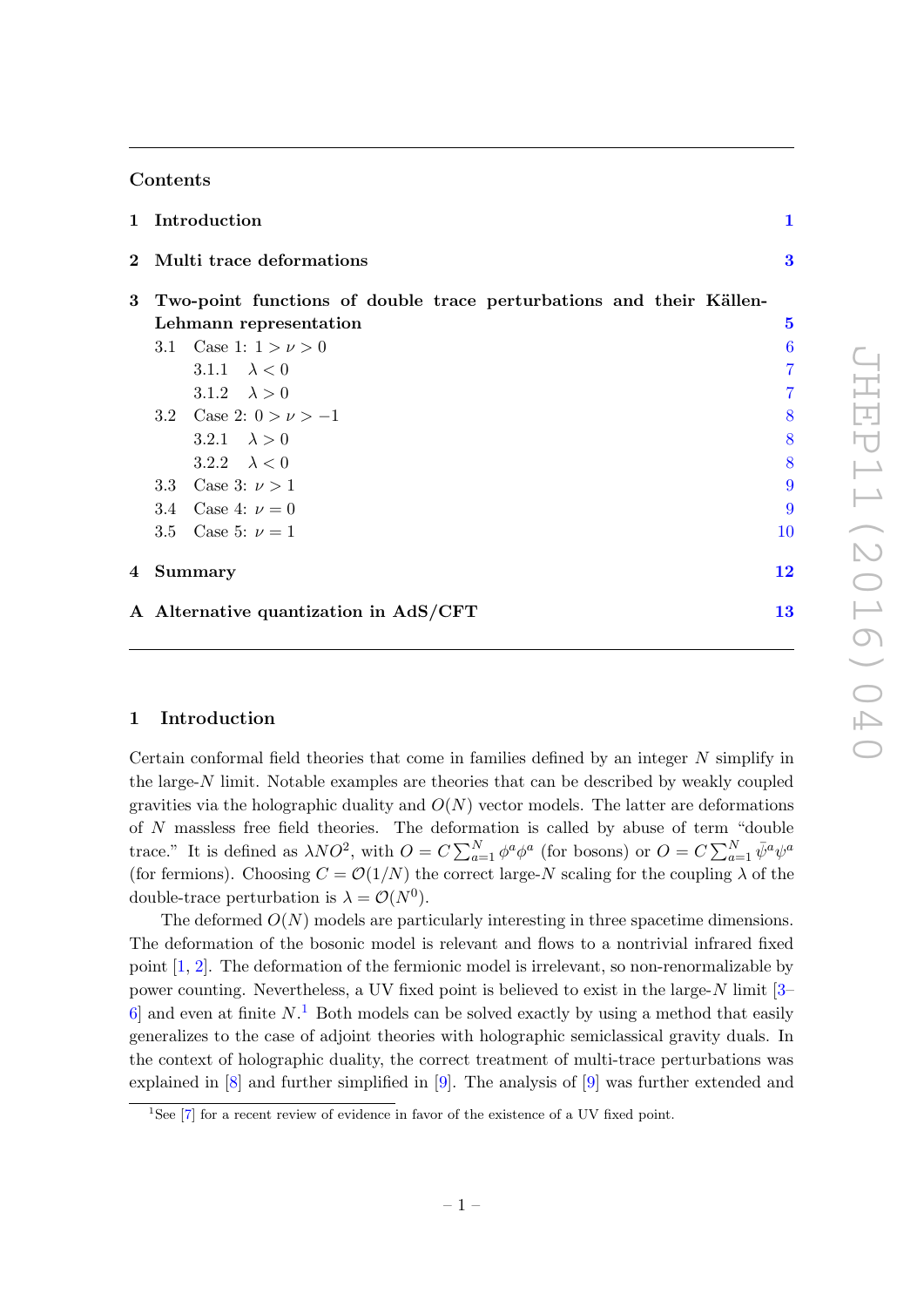generalized beyond AdS/CFT holography in [\[10\]](#page-16-7). We will review the results of  $[9, 10]$  $[9, 10]$  for completeness and to fix notations and normalizations — in section [2.](#page-3-0)

The rediscovery of multi-trace perturbations in the context of AdS/CFT duality makes clear that they can be studied exactly in an appropriately defined large-N limit,<sup>[2](#page-2-0)</sup> even when the CFT is not free and the operator O has arbitrary conformal dimension  $\Delta$ . A feature of the exact solution of the deformed model is that, at the fixed points, the conformal dimension of a deformation which is the product of primary fields  $O_1, \ldots O_m$  is the sum of the individual dimensions  $\Delta = \Delta_1 + ... + \Delta_m$ , but the dimensions of the individual operators at the two fixed points (UV and IR) are in general different.

The possibility of solving the deformed model raises several interesting questions, which we shall try to answer in this paper. One such question arises already in the case of a doubletrace deformation  $O^2$  when  $2\Delta > d$  in d spacetime dimensions. In this case the deformation is irrelevant in the IR, that is non renormalizable by power counting. Nevertheless the exact solution of the deformed model at large " $N$ " has a UV fixed point. A difficult question is whether this UV fixed point exists at finite  $N$ . A simpler one is whether the fixed point can be connected to the IR by a physical renormalization group (RG) flow. By "physical" we mean the following: the deformed theory has both an IR and a UV fixed point; therefore, it defines a field theory valid at all energies. The theory is thus a UV complete one rather than merely an effective field theory, valid only up to a maximum energy scale. To qualify as a "physical" this theory must be free of tachyons and ghosts. Of course an "unphysical" theory, plagued by ghosts or tachyons, can still have physical UV or IR fixed points. We will see several examples of such behavior in section [3.](#page-5-0) Such theory may also describe an interesting statistical mechanics system, but not a relativistic, local field theory. We call an RG flow "physical" when it is generated by a deformation that produces a physical relativistic field theory. Ref. [\[8\]](#page-16-4) shows that the RG flow due to the double trace perturbation  $O^2$  connects a fixed point where the scaling dimension of O is  $\Delta_+ = d/2 + \nu$  to one where the dimension is  $\Delta_- = d/2 - \nu$ . In the range  $0 < \nu < 1$  both dimensions satisfy the unitarity bound  $\Delta \geq d/2 - 1$ . Outside the range,  $\Delta_{-}$  violates the unitarity bound, so the RG flow should be pathological. This turns out to be the case: the pathology shows up in a particular UV completion of the theory because of the presence of unphysical poles in the two-point function of the operator  $O(11)$ .

We will recover this pathology in section [3,](#page-5-0) where we will refine the analysis of refs.  $[11, 12]$  $[11, 12]$  by giving a complete Källen-Lehmann representation of the two-point correlator  $\langle O(x)O(0)\rangle$ . Section [3](#page-5-0) will also study the case  $\nu = 1$ , which is perhaps the most intriguing of all double-trace perturbations for CFTs that are dual to semiclassical gravity theories. Their bulk dual contains a scalar,  $\Phi$ , with squared mass  $(mL)^2 = -d^2/2 + 1$  $(L=AdS$  radius). The standard quantization of such bulk theory associates to the bulk scalar  $\Phi$  an operator O of dimension  $d/2 + 1$ . The RG flow, if it existed, would end in a theory where O had dimension  $d/2-1$ , which therefore would saturate the unitarity bound. In a unitary CFT any operator saturating the unitarity bound must be a free field  $[13]$  $[13]$  $[13]$ .<sup>3</sup>

<span id="page-2-0"></span><sup>&</sup>lt;sup>2</sup>Here N denotes the order of magnitude of the number of degrees of freedom in the unperturbed CFT. In even dimensions it is given, at least parametrically, by the coefficient of a conformal anomaly.

<span id="page-2-1"></span> ${}^{3}$ See also [\[14\]](#page-16-11), and [\[15\]](#page-16-12) for a recent review.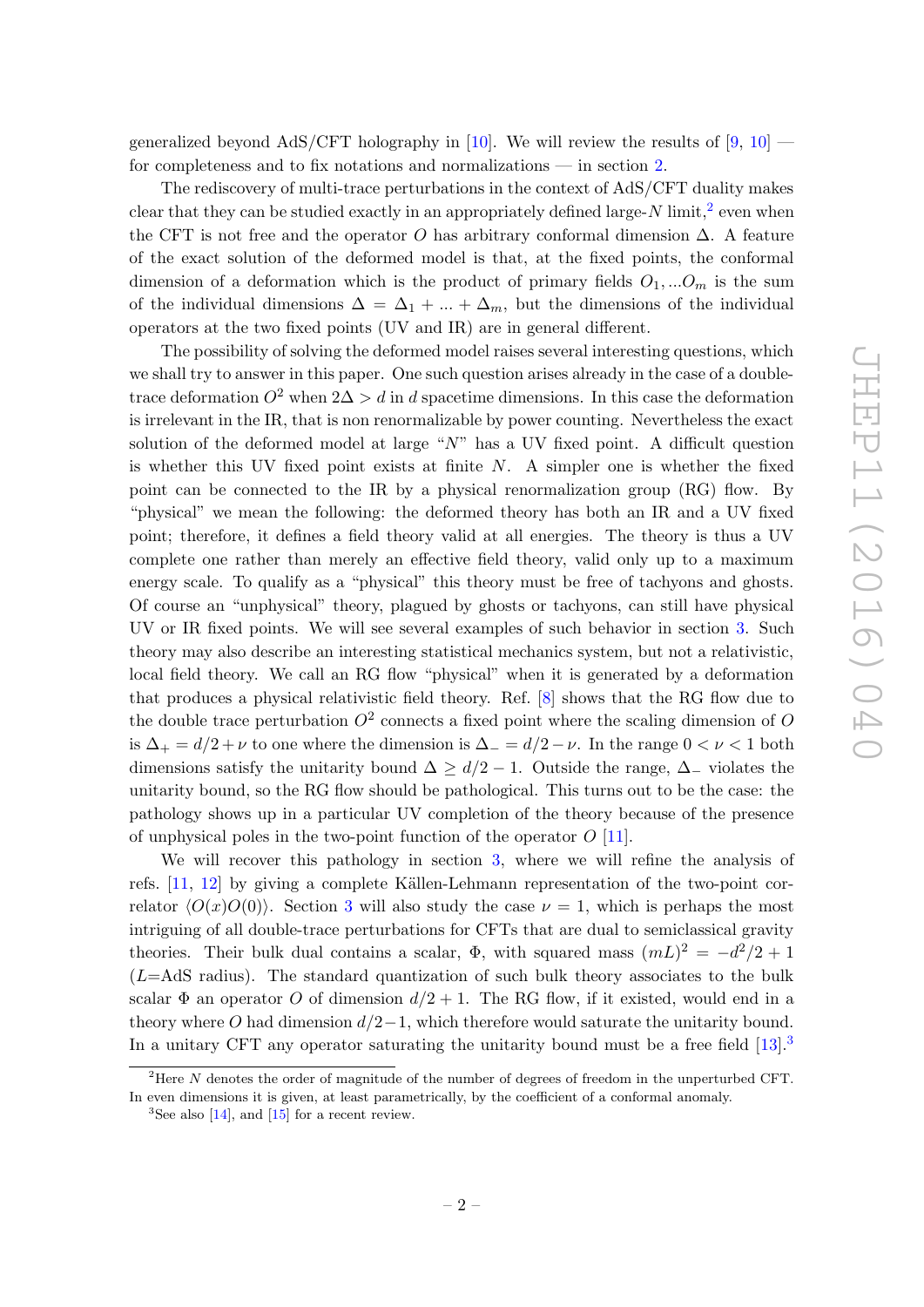This free field should come from a different identification of sources and VEVs in a theory with the same near-boundary behavior of the scalar field and the same bulk action [\[16\]](#page-16-13). On the other hand, a standard scalar action does not carry the singleton representation corresponding to a free scalar  $[17]$ .<sup>[4](#page-3-1)</sup> So, an obvious question to ask is whether the flow induced by the "extremal" double trace perturbation  $O^2$ , with O of dimension  $d/2 + 1$ , is physical all the way up to the UV and really terminates in a free-field fixed point. We will be able to answer this question (in the negative) at the end of section [3.](#page-5-0) Final remarks on operator mixing and connections to other papers on double-trace perturbations — in section  $4$  — and an appendix summarizing the AdS/CFT holographic description of multi-trace perturbations conclude the paper.

#### <span id="page-3-0"></span>2 Multi trace deformations

As a warm-up example of multi-trace deformations let us consider the interacting  $O(N)$ vector model. In three dimensions it was conjectured to be the holographic dual of  $AdS_4$ high spin theories in [\[19\]](#page-17-0). Its action is

<span id="page-3-2"></span>
$$
I_{\text{CFT}} = \int d^d x \sum_{a=1}^N \left( \frac{1}{2} (\partial \phi^a)^2 + \frac{\lambda}{2N} (\phi^a \phi^a)^2 \right), \quad \lambda > 0. \tag{2.1}
$$

The deformation is relevant in dimension  $d < 4$ .

This action can be expressed in terms of the bilinear  $\phi^a \phi^a$  by introducing an auxiliary field Σ:

$$
I_{\text{CFT}} = \int d^d x \sum_{a=1}^N \left( \frac{1}{2} (\partial \phi^a)^2 + \lambda (\phi^a \phi^a) \Sigma - \frac{1}{2} N \lambda \Sigma^2 \right) \tag{2.2}
$$

in which the expectation value  $\langle \Sigma \rangle = \langle \sum_{a=1}^{N} N^{-1} \phi^a \phi^a \rangle$  is formally  $\mathcal{O}(N^0)$ , i.e. finite in the large-N limit. Integrating out  $\Sigma$  one recovers action [\(2.1\)](#page-3-2); integrating out  $\phi^a$  and discarding a  $\Sigma$ -independent constant, one obtains instead a non-local action for  $\Sigma$ 

$$
S[\Sigma] = \frac{N}{2} \log \det \left[ -\frac{\partial^2}{2} + \lambda \Sigma \right] - \frac{N\lambda}{2} \int d^d x \Sigma^2 \equiv N s[\Sigma]. \tag{2.3}
$$

The "intensive" action  $s[\Sigma]$  is independent of N. The generator of connected correlators of the operator  $\sum_{a=1}^{N} \phi^a \phi^a$ ,  $W[J] \equiv Nw[J]$  is defined by

<span id="page-3-3"></span>
$$
Z[J] = e^{Nw[J]} = \int [d\Sigma] \exp\left[-\frac{N}{2}\log\det[-\partial^2/2 + \lambda\Sigma - J] + \frac{N\lambda}{2}\int d^d x \Sigma^2\right].
$$
 (2.4)

It is convenient to define an effective action  $\gamma_{\lambda}[O]$ , independent of N up to terms  $\mathcal{O}(1/N)$ , as the Legendre transform of  $w[J]$ :

$$
\gamma_{\lambda}[O] = \int d^d x OJ - w[J], \qquad O(x) = \frac{\delta w}{\delta J(x)}.\tag{2.5}
$$

<span id="page-3-1"></span><sup>&</sup>lt;sup>4</sup>A dipole action for the singleton on a *fixed AdS*<sub>4</sub> background was proposed in [\[18\]](#page-17-1). The action is quadratic and propagates no degrees of freedom in the bulk.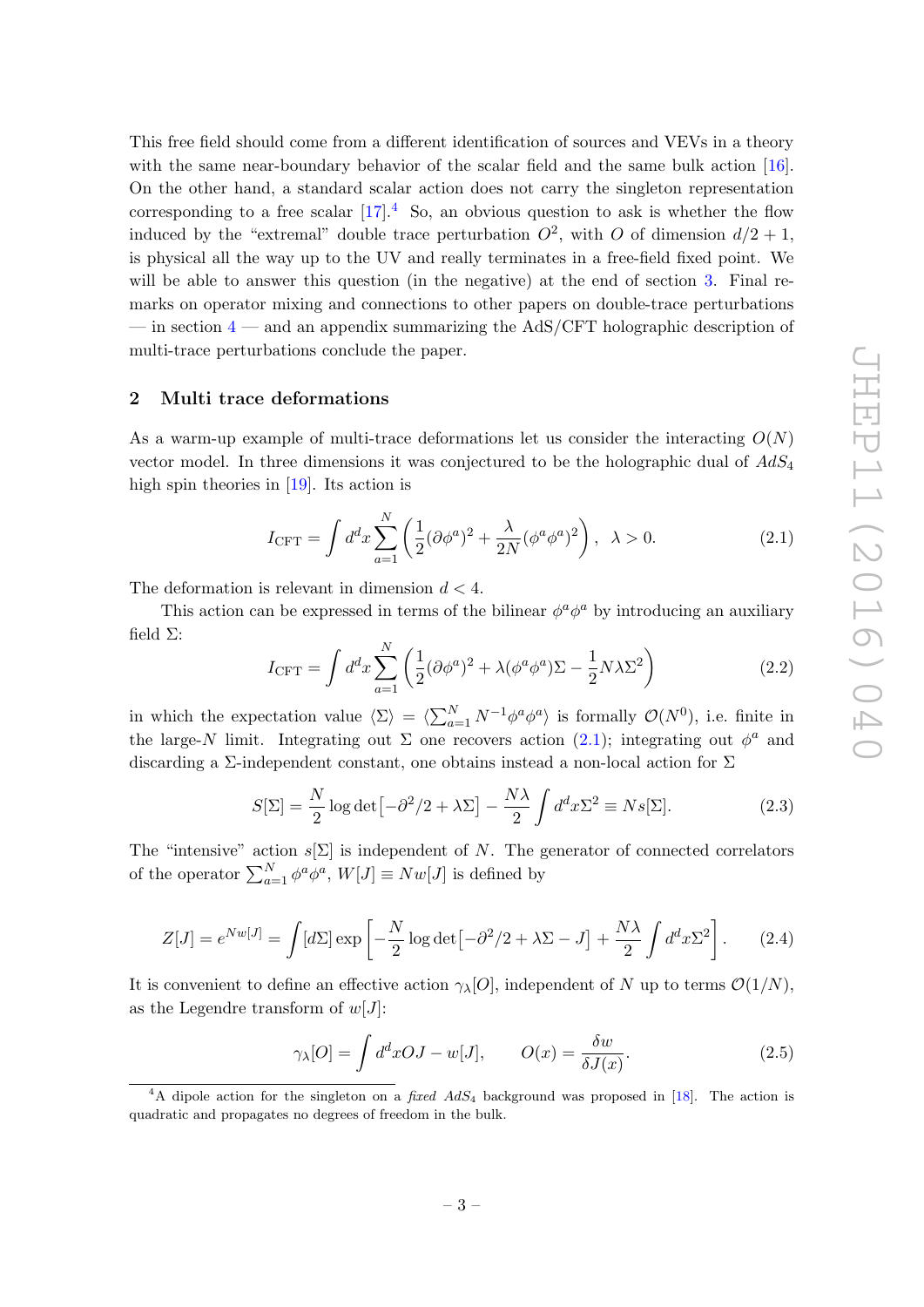In the large-N limit the integration over  $\Sigma$  in eq. [\(2.4\)](#page-3-3) reduces to computing a saddle point. Therefore, the effective action is

$$
\gamma_{\lambda}[O] = \int d^d x J O + \frac{1}{2} \log \det \left[ -\partial^2 / 2 + \lambda \Sigma \right] - \frac{\lambda}{2} \int d^d x (\Sigma + J/\lambda)^2, \tag{2.6}
$$

computed at the stationary point in J and  $\Sigma$ . By computing first the stationary point in J, it is easy to find that effective action of the deformed  $O(N)$  model is

$$
\gamma_{\lambda}[O] = \gamma_0[O] + \frac{\lambda}{2} \int d^d x O^2. \tag{2.7}
$$

So, the effect of the deformation is additive in the effective action. Notice that this result follows simply from the fact that at large N the integral in  $\Sigma$  can be evaluated using the saddle point approximation.

As we mentioned before,  $W[J] = Nw[J]$  generates connected correlators of the operator  $\sum_{a=1}^{N} \phi^a \phi^a$ , which are all  $\mathcal{O}(N)$ . This is another manner of checking that  $w[J]$  is independent of  $N$  in the large- $N$  limit. Notice that the field  $O$  appearing in the free energy is the expectation value of the normalized operator  $\sum_{a=1}^{N} N^{-1} \phi^a \phi^a$ , which differs from the operator sourced by J by the normalization factor  $N^{-1}$ .

We see that the double-trace perturbation is additive in the effective action at leading order in  $1/N$ . This simple result generalizes easily to any multi-trace deformation  $NU(\sum_{a=1}^{N} N^{-1} \phi^a \phi^a)$ , when the function  $U(x)$  is independent of N [\[20\]](#page-17-2), and to any theory admitting a large- $N$  limit [\[10\]](#page-16-7).

In fact, in all theories with an effective action  $\mathcal{O}(N^*)$ , with O normalized to be  $\mathcal{O}(1)$ , the perturbation  $\int d^d x N^*U(0)$  shifts the effective action from the unperturbed value  $\Gamma =$  $N^*\gamma(O)$  to  $\Gamma_U(O) \equiv N^*\gamma(O) + \int d^d x N^* U(O)$ . Here  $N^*$  is a (large) number counting the effective degrees of freedom of the theory. In even dimensions, this is proportional to the coefficient one of the the conformal anomalies. For  $O(N)$  vector models  $N^* = N$  while for CFTs with fields in the adjoint representation of a rank-N algebra, such as those that possess holographic duals  $N^* = \mathcal{O}(N^2)$ .

To prove additivity of the multi-trace perturbation we begin by writing the Feynman integral representation of the free energy in Lorentzian signature, using the functional Fourier transform of the Dirac delta function. We will denote by  $\phi$  the fundamental fields of the CFT and we will use the notation  $\langle A, B \rangle \equiv \int d^d x A(x) B(x)$  henceforward.

$$
\exp(-iW[J]) = \int [d\phi dt d\Omega] \exp\left[ +iI[\phi] - i \langle N^*, U(\Omega) \rangle - iN^* \langle J, \Omega \rangle + i \langle t, \Omega - O[\phi] \rangle \right]. \tag{2.8}
$$

The composite operator  $O[\phi]$  is normalized so that  $\langle O[\phi] \rangle = O(1)$  for  $N^* \gg 1$ . The functional Fourier transform

<span id="page-4-0"></span>
$$
\int [dJ] \exp(-iW[J] + iN^* < J, O >) \equiv \exp(i\Gamma_U[O]),\tag{2.9}
$$

defines the functional  $\Gamma_U[O]$  in the perturbed theory in terms of the unperturbed functional  $Γ[O]$  as

$$
\exp(i\Gamma_U[O]) = \int [d\phi] \exp[iI[\phi] - i \langle N^*, U(O) \rangle] \delta[O - O[\phi]] = \exp(i\Gamma[O] - i \langle N^*, U(O) \rangle). \tag{2.10}
$$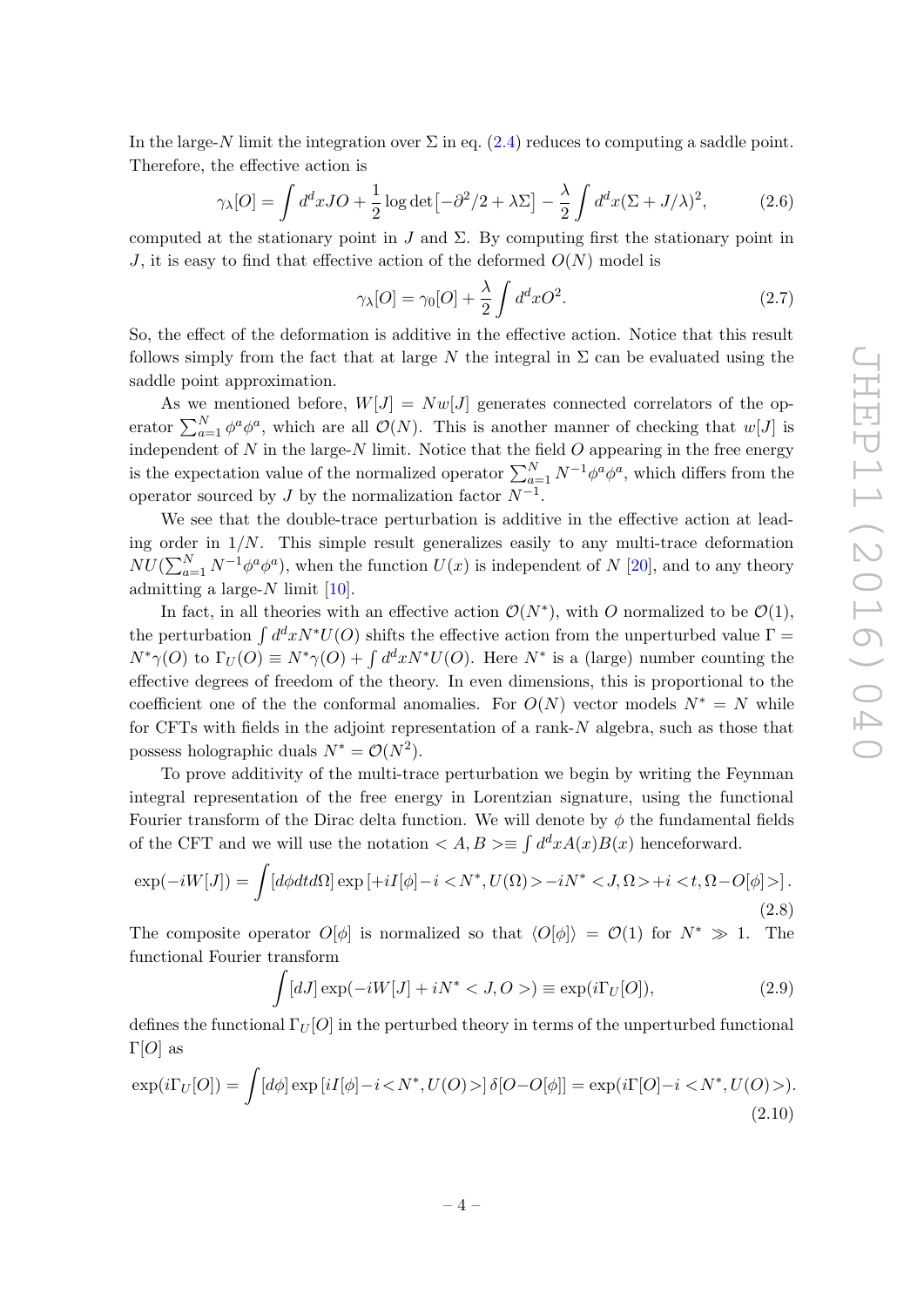So far all manipulations have been formal, but exact in  $N^*$ . In the large  $N^*$  limit, any theory in which the free energy is  $W[J] = N^*w[J] + \mathcal{O}(1)$ , with  $w[J]$  independent of  $N^*$ , possesses two additional properties: 1)  $\Gamma[O] = N^*\gamma[O] + \mathcal{O}(1)$ , with  $\gamma[O]$  independent of  $N^*$ ; 2)  $\gamma$ [O] is the Legendre transform of  $w[J]$ . The first property is obvious and the second follows from the saddle-point approximation of the functional integral [\(2.9\)](#page-4-0). The second property also identifies  $\Gamma[O]_U$  with the effective action of the perturbed theory and  $\Gamma[O]$ with the effective action of the unperturbed theory.

# <span id="page-5-0"></span>3 Two-point functions of double trace perturbations and their Källen-Lehmann representation

Consider an operator O of general conformal dimension  $\Delta = d/2 + \nu$ . Unitarity requires  $\Delta \geq d/2 - 1$  (i.e.  $\nu \geq -1$ ); when the bound is saturated,  $\Delta = d/2 - 1$ , O is necessarily free [\[13\]](#page-16-10) (see also [\[14,](#page-16-11) [15\]](#page-16-12)).

Without any deformation, the connected two-point function of  $O$  is

$$
\langle O(x)O(0)\rangle = \frac{K}{|x|^{2(d/2+\nu)}} \equiv KG_{\nu}(|x|). \tag{3.1}
$$

The positive pre-factor K is  $\mathcal{O}(1/N^*)$ , when the operator O is normalized as in the previous section. In momentum space, defining  $\tilde{O}(k) = \int d^d x e^{-ik \cdot x} O(x)$ , the two-point function is [\[16\]](#page-16-13)

<span id="page-5-1"></span>
$$
\langle \widetilde{O}(k)O(0)\rangle = K\widetilde{G}_{\nu}(k^2) = KC \left(\frac{k^2}{4}\right)^{\nu}
$$
\n(3.2)

for non-integer  $\nu$ . The coefficient  $C = \pi^{d/2}\Gamma(-\nu)/\Gamma(\nu+d/2)$  is negative for  $\nu \in (2m, 2m+1)$ (in particular  $1 > \nu > 0$ ) and positive for  $0 > \nu > -1$  and  $\nu \in (2m + 1, 2m + 2), m \in \mathbb{Z}$ .

The cases where  $\nu \in \mathbb{Z}^+$  need to be considered separately due to the appearance of ln  $k^2$  terms. In particular, for  $\Delta = d/2 + 1$  one finds (see appendix)

$$
\widetilde{G}_{\nu=1}(k^2) = K^{-1} \langle \widetilde{O}(k) O(0) \rangle = C' k^2 \ln \left( k^2 / \mu^2 \right) \tag{3.3}
$$

with C' positive for  $d > 2$  and  $\mu$  an arbitrary scale that can be changed by adding a contact term proportional to  $k^2$ .

Similarly, for  $\Delta = d/2$ ,

$$
\widetilde{G}_{\nu=0}(k^2) = -C'' \ln(k^2/\mu^2) , C'' > 0.
$$
\n(3.4)

The undeformed effective action is then

$$
\gamma_0[O] = \frac{1}{2} \int \frac{d^d k}{(2\pi)^d} \widetilde{O}(k) \frac{1}{\widetilde{G}_{\nu}(k^2)} \widetilde{O}(-k). \tag{3.5}
$$

Now we add a double-trace deformation to the effective action  $\gamma[O]$ ,

$$
U[O] = +\frac{\lambda}{2\Lambda^{2\nu}}O^2\tag{3.6}
$$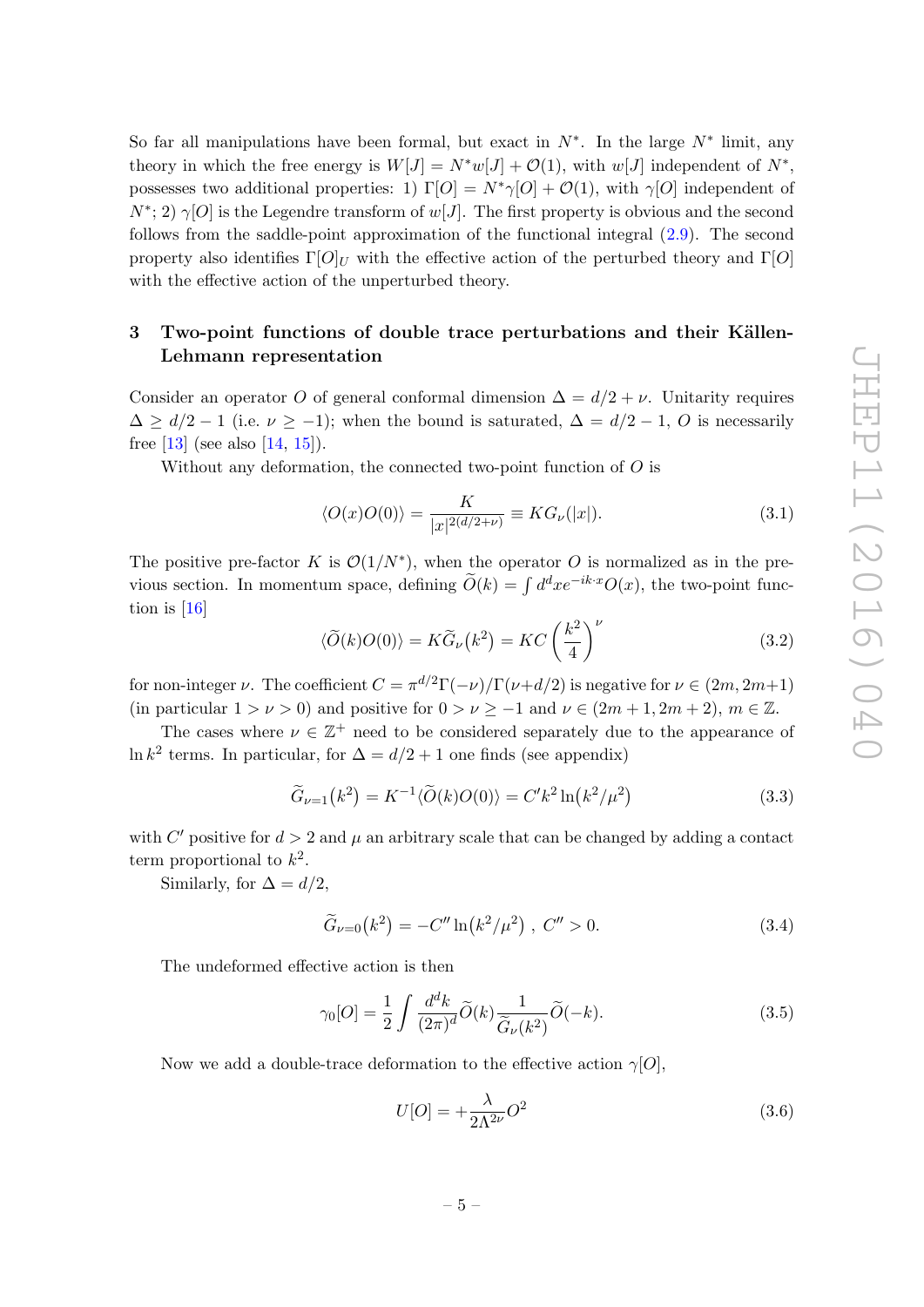where  $\lambda$  is dimensionless. The cases  $\lambda > 0$  and  $\lambda < 0$  will be considered separately. This deformation is IR-relevant for  $\Delta < d/2$ , marginal for  $\Delta = d/2$  and irrelevant for  $\Delta > d/2$ . It is tempting to identify  $\Lambda$  with the cut-off of the theory; the rest of this section will substantiate such identification.

The deformed effective action becomes

$$
\gamma[O] = +\frac{1}{2} \int \frac{d^d k}{(2\pi)^d} \widetilde{O}(k) \left( \frac{1}{\widetilde{G}_{\nu}(k^2)} + \frac{\lambda}{\Lambda^{2\nu}} \right) \widetilde{O}(-k). \tag{3.7}
$$

Thus we obtain the deformed two-point function

$$
\widetilde{G}_{\nu,\lambda}(k^2) \equiv \frac{1}{\frac{1}{\widetilde{G}_{\nu}(k^2)} + \frac{\lambda}{\Lambda^{2\nu}}}.
$$
\n(3.8)

#### <span id="page-6-0"></span>3.1 Case 1:  $1 > \nu > 0$

It was pointed out in [\[8\]](#page-16-4) that for  $1 > \nu > 0$  such a double-trace deformation leads to an RG flow in which the IR and UV fixed points are CFTs in which the operator O has conformal dimension  $\Delta = \Delta_{\pm} = d/2 \pm \nu$  respectively. They are the two possible choices of quantization in the AdS/CFT context for a massive scalar in the bulk  $[16]$  (see appendix for a review). This flow can be achieved with  $\lambda$  positive or negative. Recall that, omitting a positive coefficient,  $\tilde{G}_{\nu}(k^2) = -k^{2\nu}$ . In the IR regime,  $k^{2\nu} \ll \Lambda^{2\nu}/|\lambda|$ ,

$$
\widetilde{G}_{\nu,\lambda}(k^2) = -k^{2\nu} \frac{1}{1 - \frac{\lambda k^{2\nu}}{\Lambda^{2\nu}}}
$$
\n
$$
\approx -k^{2\nu} \left(1 + \frac{\lambda k^{2\nu}}{\Lambda^{2\nu}}\right)
$$
\n
$$
\approx -k^{2\nu}
$$
\n
$$
= \widetilde{G}_{\nu,\lambda=0}(k^2)
$$
\n(3.9)

which reduces to the original undeformed CFT of  $\Delta = \Delta_{+}$ , as expected of an irrelevant deformation.

In the UV, on the other hand,  $k^{2\nu} \gg \Lambda^{2\nu}/|\lambda|$ ,

$$
\widetilde{G}_{\nu,\lambda}(k^2) = \frac{\Lambda^{2\nu}}{\lambda} \frac{1}{1 - \frac{\Lambda^{2\nu}}{\lambda k^{2\nu}}} \n\approx \frac{\Lambda^{2\nu}}{\lambda} \left( 1 + \frac{\Lambda^{2\nu}}{\lambda k^{2\nu}} \right) \n= \left( \frac{\Lambda^{2\nu}}{\lambda} \right)^2 \frac{1}{k^{2\nu}} + \text{contact terms} \n\propto \widetilde{G}_{-\nu,\lambda=0}(k^2) .
$$
\n(3.10)

Upon removing the contact term, this is the two-point function of a CFT with  $\Delta = \Delta_{-}$ .

Now we come to the heart of our paper. We express the two-point function in Källen-Lehmann form.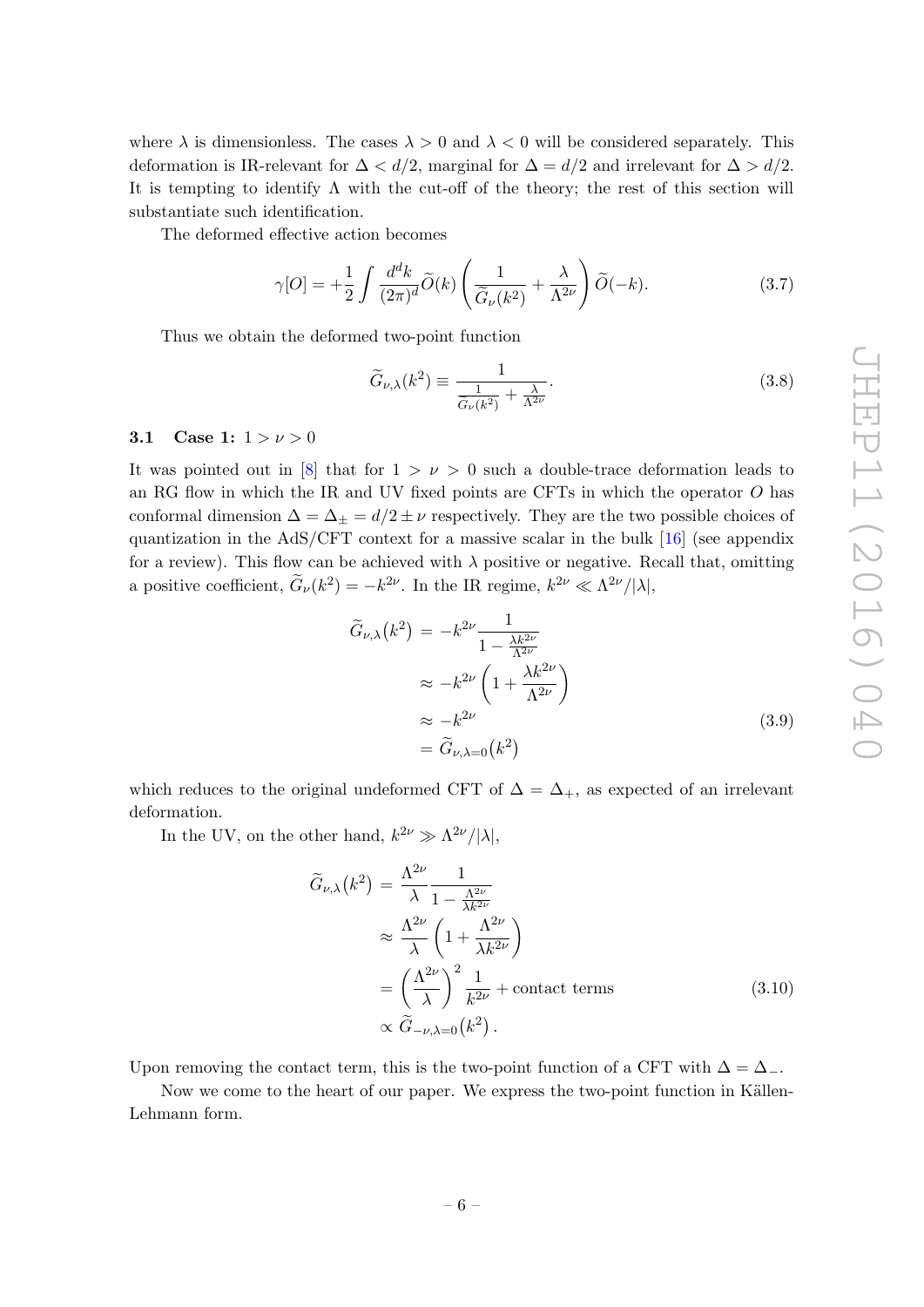# <span id="page-7-0"></span>3.1.1  $\lambda < 0$

Consider first  $\lambda < 0$ .

$$
\widetilde{G}_{\Delta,\lambda<0}(k^2) = -\frac{1}{\frac{1}{k^{2\nu}} + \frac{|\lambda|}{\Lambda^{2\nu}}}
$$
\n
$$
= -\frac{\Lambda^{2\nu}}{|\lambda|} \left(1 - \frac{1}{|\lambda| \left(k^2/\Lambda^2\right)^{\nu} + 1}\right)
$$
\n
$$
= +\frac{\Lambda^{2\nu}}{|\lambda|} \left(\frac{1}{|\lambda| \left(k^2/\Lambda^2\right)^{\nu} + 1}\right) + \text{contact terms.} \tag{3.11}
$$

Let us introduce now the complex function  $f(z) = \frac{1}{|\lambda|z^{\nu}+1}$ ; when its branch cut is placed on the negative real axis it is meromorphic in the range  $(\pi \ge \arg z > -\pi)$ .

In this case  $f(z)$  has no singularity in the first sheet. This implies that there are no tachyonic or otherwise unphysical one-particle states among the states created by applying  $O(x)$  to the vacuum. Using Cauchy's formula, one finds

$$
\widetilde{G}_{\nu,\lambda<0}(k^2) = +\frac{\Lambda^{2\nu}}{\pi} \int_0^\infty \frac{dm^2}{k^2 + m^2} \frac{\left(m^2/\Lambda^2\right)^{\nu} \sin \pi \nu}{1 + \lambda^2 \left(m^2/\Lambda^2\right)^{2\nu} + 2|\lambda| \left(m^2/\Lambda^2\right)^{\nu} \cos \pi \nu}.
$$
\n(3.12)

So, the spectral density is positive-finite and the spectrum is free of ghosts and tachyons. Thus the deformation with  $\lambda < 0$  may provide a healthy flow between the IR and UV fixed points. Of course there is a (nonperturbative) fly in the ointment here, since  $\lambda < 0$  means that the potential  $\lambda O^2$  is unbounded from below.

#### <span id="page-7-1"></span>3.1.2  $\lambda > 0$

Consider next the case where  $\lambda > 0$ :

$$
\widetilde{G}_{\nu,\lambda>0}(k^2) = \frac{\Lambda^{2\nu}}{\lambda} \left( \frac{1}{\lambda \left( k^2/\Lambda^2 \right)^{\nu} - 1} \right),\tag{3.13}
$$

which has a pole of positive residue at  $k^2/\Lambda^2 = \lambda^{-1/\nu}$  on the positive real axis, signaling a (non-ghost) tachyon mode. The Källen-Lehmann representation shows that the continuum part of the spectral density is positive definite, so the tachyon is the only unphysical feature of the deformed theory:

$$
\tilde{G}_{\Delta,\lambda>0}(k^2) = \frac{\Lambda^{2\nu}}{\lambda} \frac{1}{\nu \lambda^{1/\nu} \left(k^2/\Lambda^2 - \lambda^{-1/\nu}\right)} + \frac{1}{\pi} \int_0^\infty \frac{dm^2}{k^2 + m^2} \frac{m^{2\nu} \sin \pi \nu}{1 + \lambda^2 \left(m^2/\Lambda^2\right)^{2\nu} - 2\lambda \left(m^2/\Lambda^2\right)^{\nu} \cos \pi \nu}.
$$
\n(3.14)

Two limits are worth mentioning. The first is  $\Lambda \to \infty$ . In this case the tachyon moves to infinite mass and the perturbation disappears (since it becomes irrelevant at all energy scales).

The second limit is less trivial. It is the UV limit in which  $\Lambda \to 0$ . One interesting question is whether the UV limit may exist as a CFT even if the deformation leading to it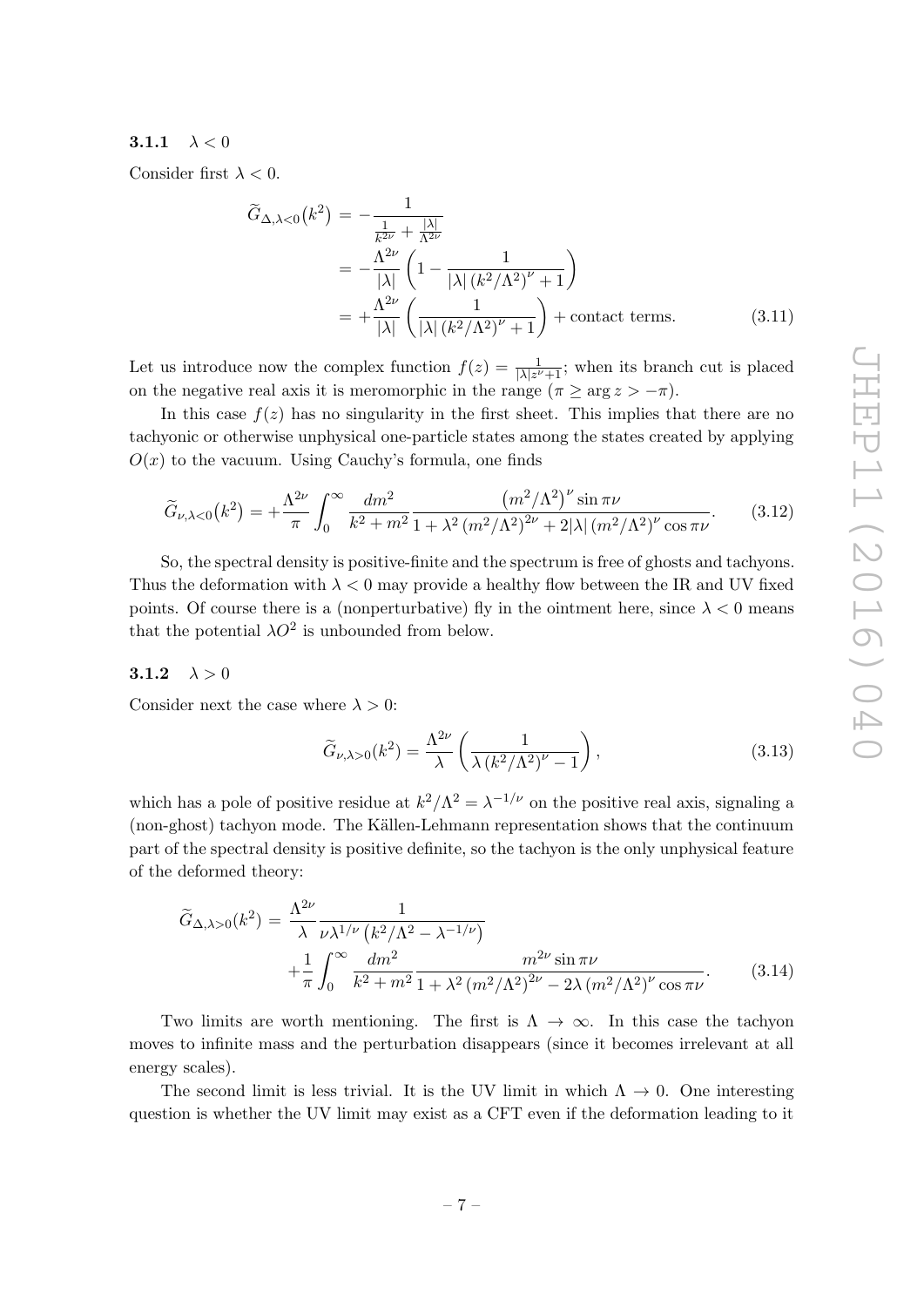is unphysical. The answer is yes, because in that limit

$$
\widetilde{G}_{\nu,\lambda>0}(k^2) \approx \frac{\Lambda^{2\nu+2}}{\lambda} \frac{1}{\nu\lambda^{1/\nu} k^2} + \frac{1}{\pi} \int_0^\infty \frac{dm^2}{k^2 + m^2} \frac{\Lambda^{4\nu} m^{2\nu} \sin \pi \nu}{\lambda^2 m^{4\nu}}
$$

$$
\approx \frac{1}{\pi} \int_0^\infty \frac{dm^2}{k^2 + m^2} \frac{\Lambda^{4\nu} \sin \pi \nu}{\lambda^2 m^{2\nu}}.
$$
(3.15)

In other words, the tachyonic mode decouples.

#### <span id="page-8-0"></span>3.2 Case 2:  $0 > \nu > -1$

One natural question to ask is: do we get a flow similar to the one above by adding a double-trace deformation for the operator associated to the alternative quantization  $d/2$  $\Delta > d/2 - 1$   $(0 > \nu > -1)$ ?

In this case

$$
U[O] = +\frac{\lambda}{2\Lambda^{2\nu}}O^2\tag{3.16}
$$

is IR-relevant (and UV-irrelevant).

<span id="page-8-1"></span>
$$
\textbf{3.2.1} \quad \lambda > 0
$$

For  $\lambda > 0$ ,

$$
\widetilde{G}_{\nu,\lambda>0}(k^2) = \frac{1}{\frac{1}{k^{2\nu}} + \frac{\lambda}{\Lambda^{2\nu}}} = -\frac{\Lambda^{2\nu}}{\lambda} \frac{1}{\lambda (k^2/\Lambda^2)^\nu + 1} + \text{contact terms.} \tag{3.17}
$$

In Källen-Lehmann form,

$$
\widetilde{G}_{\nu,\lambda>0}(k^2) = +\frac{\Lambda^{2\nu}}{\pi} \int_0^\infty \frac{dm^2}{k^2 + m^2} \frac{\left(m^2/\Lambda^2\right)^{\nu} \left(-\sin \pi \nu\right)}{1 + \lambda^2 \left(m^2/\Lambda^2\right)^{2\nu} + 2\lambda \left(m^2/\Lambda^2\right)^{\nu} \cos \pi \nu}.\tag{3.18}
$$

Hence, the spectral density is positive-finite and the spectrum is free of ghosts and tachyons, thus providing a flow between the IR and UV fixed points. One can check that the IR fixed point of this flow is a CFT with an operator with  $\Delta = d/2 + |\nu|$ , while at the UV fixed point  $\Delta = d/2 - |\nu|$ . This is expected because the double-trace deformation is UV-irrelevant.

<span id="page-8-2"></span>
$$
\textbf{3.2.2} \quad \lambda < 0
$$

Now for  $\lambda < 0$ ,

$$
\tilde{G}_{\Delta,\lambda<0}(k^2) = \frac{1}{\frac{1}{k^{2\nu}} - \frac{|\lambda|}{\Lambda^{2\nu}}}
$$
\n
$$
= -\frac{\Lambda^{2\nu}}{|\lambda|} \frac{1}{|\lambda| (k^2/\Lambda^2)^{\nu} - 1} + \text{contact terms}
$$
\n
$$
= +\frac{\Lambda^{2\nu}}{|\lambda|} \frac{1}{|\nu||\lambda|^{1/\nu} (k^2/\Lambda^2 - |\lambda|^{-1/\nu})}
$$
\n
$$
+ \frac{1}{\pi} \int_0^\infty \frac{dm^2}{k^2 + m^2} \frac{m^{2\nu} (-\sin \pi \nu)}{1 + \lambda^2 (m^2/\Lambda^2)^{2\nu} - 2|\lambda| (m^2/\Lambda^2)^{\nu} \cos \pi \nu}.
$$
\n(3.19)

The two-point function has a pole of positive residue at  $k^2/\Lambda^2 = |\lambda|^{-1/\nu}$  on the positive real axis, signaling a (non-ghost) tachyon mode, while the smooth part of the spectral density is positive definite.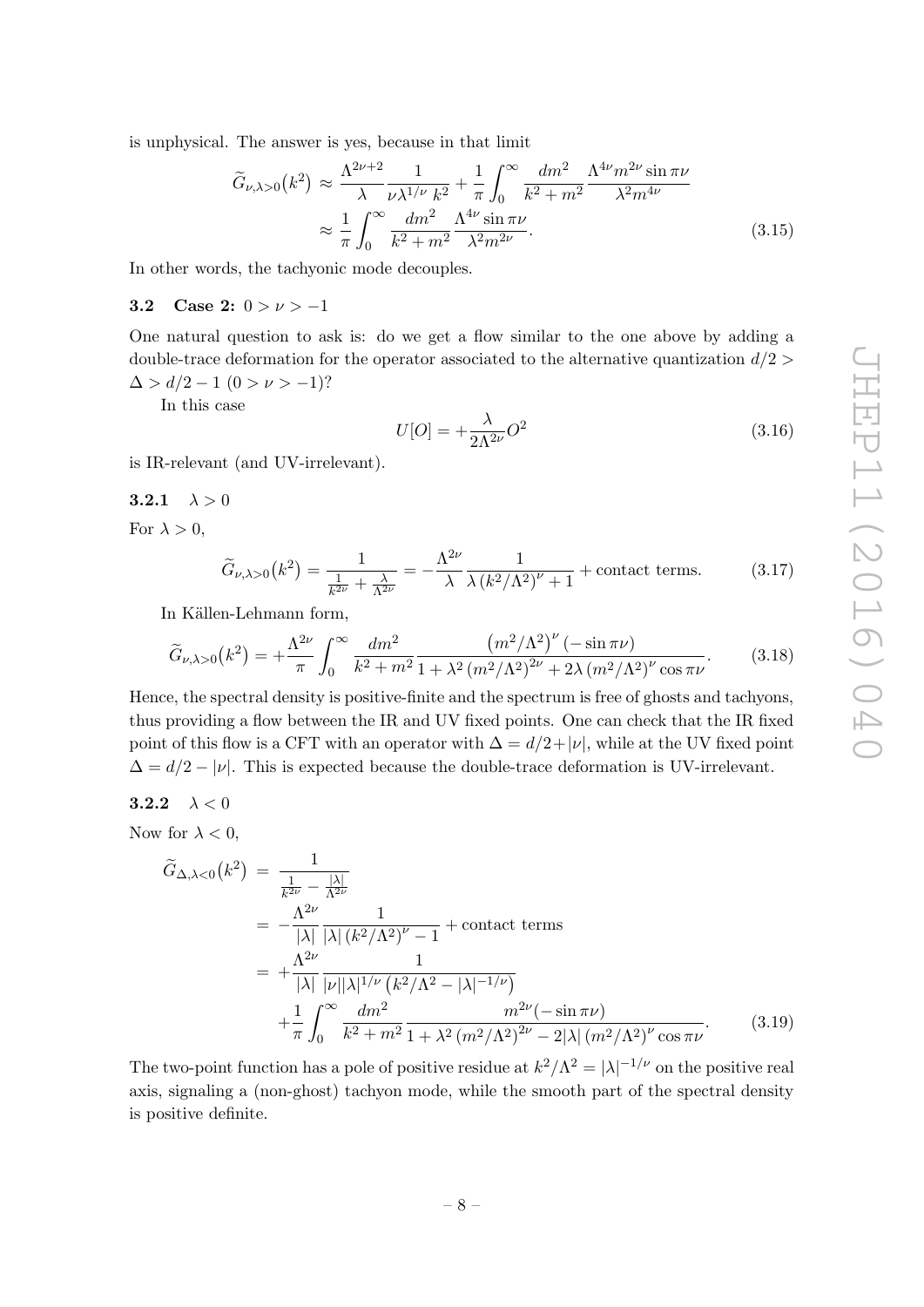#### <span id="page-9-0"></span>3.3 Case 3:  $\nu > 1$

The case  $\nu > 1 \notin \mathbb{Z}^+$  has been studied in [\[11\]](#page-16-8) and [\[12\]](#page-16-9). Those papers consider a UV completion of the double-trace perturbation obtained by coupling a massive scalar to O. In our analysis we do not introduce any such scalar or any other ad hoc UV completion. We use instead a Källen-Lehmann representation, which can be obtained from those used in the previous subsection by replacing  $(k^2/\Lambda^2)^\nu$  with  $\pm (k^2/\Lambda^2)^\nu$ , depending on the value of  $\nu$ .

For  $\nu \in (2m+1, 2m+2), m \in \mathbb{Z}^+$  with deformation  $\frac{\lambda}{2\Lambda^{2\nu}}O^2$ ,

$$
\widetilde{G}_{\nu,\lambda}(k^2) = \frac{1}{+\frac{1}{k^{2\nu}} + \frac{\lambda}{\Lambda^{2\nu}}} = -\frac{\Lambda^{2\nu}}{\lambda} \frac{1}{\lambda (k^2/\Lambda^2)^\nu + 1} + \text{contact terms.} \tag{3.20}
$$

The continuous part of the spectral density is positive-definite for both  $\lambda > 0$  and  $\lambda < 0$ .

For  $\lambda > 0$ , the simple poles appear at complex values of  $k^2/\Lambda^2$  in conjugate pairs. The

corresponding residues also form complex conjugate pairs, signaling tachyonic ghost modes.

For  $\lambda < 0$ , there is exactly one simple pole at real positive  $k^2/\Lambda^2$ , with negative residue, i.e. tachyonic ghost.

These results are in agreement with the results of [\[12\]](#page-16-9) for  $2 > \nu > 1$ . On the other hand, for  $\nu \in (2m, 2m + 1), m \in \mathbb{Z}^+,$ 

$$
\widetilde{G}_{\nu,\lambda}(k^2) = \frac{1}{-\frac{1}{k^{2\nu}} + \frac{\lambda}{\Lambda^{2\nu}}} = +\frac{\Lambda^{2\nu}}{\lambda} \frac{1}{\lambda (k^2/\Lambda^2)^\nu - 1} + \text{contact terms.} \tag{3.21}
$$

The spectral density is again positive-definite for any  $\lambda$ .

For  $\lambda > 0$ , there is exactly one simple pole at real positive  $k^2/\Lambda^2$ , with positive residue, i.e. non-ghost tachyon.

For  $\lambda$  < 0, the simple poles are again at complex values of  $k^2/\Lambda^2$  and appear in conjugate pairs with, conjugate residues. At least one pair has a negative real part, signaling a tachyonic ghost modes.

Therefore, the deformed theory is not physical, as expected because at the putative UV fixed point the operator O would have dimension  $\Delta = d/2 - \nu$ , which is outside the unitary range.

#### <span id="page-9-1"></span>3.4 Case 4:  $\nu = 0$

Next we consider the case  $\Delta = d/2$ . The two-point function is  $\tilde{G}_{\nu=0}(k^2) = -\ln(k^2/\mu^2)$ . The appearance of the scale  $\mu$  does not break conformal invariance, since rescaling k amounts only to changing the free energy w[J] by a contact term  $\sim J \cdot J$ .

Introducing a (marginal) double-trace deformation  $U[O] = +\frac{\lambda}{2}O^2$ , we have

$$
\widetilde{G}_{\nu=0,\lambda}(k^2) = \frac{1}{-\frac{1}{\ln(k^2/\mu^2)} + \lambda}.
$$
\n(3.22)

The renormalization scale  $\mu$  can be removed, as in [\[8,](#page-16-4) [10\]](#page-16-7), by making the coupling constant  $\lambda$  run with  $\mu$ . A convenient renormalization condition on  $\lambda$  is to require that it diverges at some fixed scale  $\Lambda$ . This defines an RG flow of  $\lambda$ 

$$
\lambda \to \lambda(\mu) = +\frac{1}{\ln\left(\Lambda^2/\mu^2\right)}\tag{3.23}
$$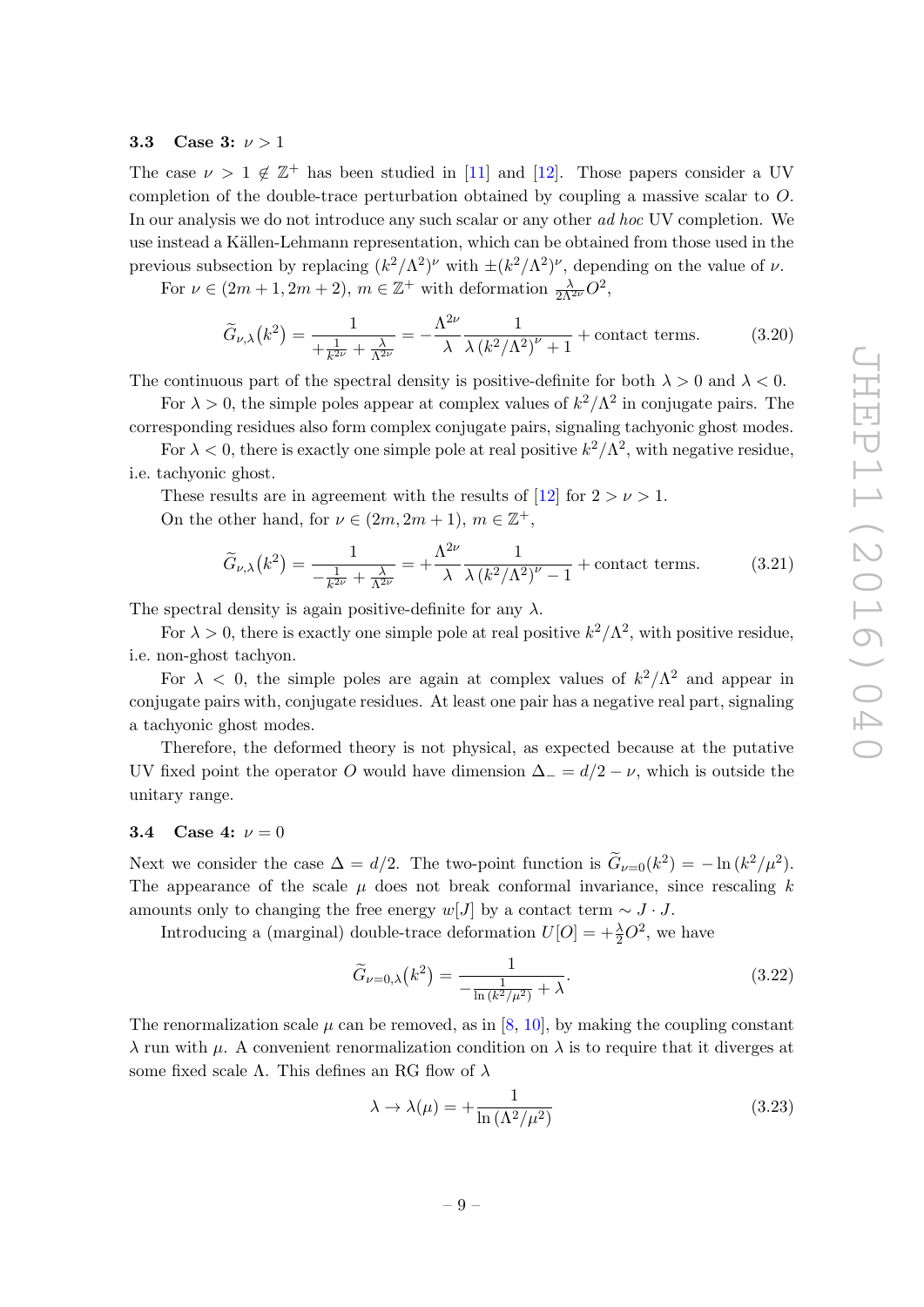and so

$$
\widetilde{G}_{\nu=0,\lambda}(k^2) = \frac{1}{-\frac{1}{\ln(k^2/\mu^2)} + \frac{1}{\ln(\Lambda^2/\mu^2)}}\n= \ln(\Lambda^2/\mu^2) - \ln^2(\Lambda^2/\mu^2)\frac{1}{\ln(\Lambda^2/k^2)}.
$$
\n(3.24)

By performing the wave function renormalization  $O = ZO_R$ ,  $Z = \ln(\Lambda^2/\mu^2)$ , we obtain a  $\mu$ -independent renormalized two-point function

$$
\widetilde{G}^{(\text{ren})}_{\nu=0,\lambda}(k^2) = -\frac{1}{\ln\left(\Lambda^2/k^2\right)}.\tag{3.25}
$$

There is a simple pole at  $k^2 = \Lambda^2$  with positive residue, i.e. a tachyon mode. This is expected because this theory has a Landau pole for  $\lambda > 0$  at  $\Lambda$  under our renormalization condition. For  $\mu > \Lambda$ , the coupling constant  $\lambda(\mu)$  is negative and asymptotically free, while  $\lambda$  is positive and the theory is IR free for  $\mu < \Lambda$ . All of this is of course in agreement with well known results for the  $\lambda \phi^4$  theory in four dimensions.

# <span id="page-10-0"></span>3.5 Case 5:  $\nu = 1$

Now consider the special case,  $\Delta = d/2 + 1$ .

Recall that

<span id="page-10-1"></span>
$$
\widetilde{G}_{\nu=1}(k^2) = +k^2 \ln (k^2/\mu^2). \tag{3.26}
$$

The two-point function of the alternative quantization  $\Delta = d/2 - 1$  obtained by a naive Legendre transformation (see appendix) is

<span id="page-10-2"></span>
$$
\widetilde{G}_{\nu=-1}^{(?)}(k^2) = -\frac{1}{k^2 \ln\left(k^2/\mu^2\right)}.\tag{3.27}
$$

Notice that the value of  $\mu$  in equation [\(3.26\)](#page-10-1) does not spoil scale invariance, since it can be changed by adding a contact terms. Instead eq.  $(3.27)$  is not scale invariant, since  $\mu$ cannot be removed by local counterterms. Moreover, the two-point function of an operator saturating the unitarity bound is

$$
\widetilde{G}_{\nu=-1}(k^2) = \frac{1}{k^2}.\tag{3.28}
$$

So, eq. [\(3.27\)](#page-10-2) is not the two point function of a  $\Delta = d/2 - 1$  conformal field. In fact it is altogether unphysical, because it decays faster than  $1/k^2$  at large  $k^2$ . The origin of this unphysical feature can be seen by representing the two-point function in Källen-Lehmann form, because such representation makes it manifest that there exists a simple pole at  $k^2 = \mu^2$  with negative residue:

$$
\widetilde{G}_{\nu=-1}^{(2)}(k^2) = -\frac{1}{k^2 - \mu^2} + \mathcal{O}\left((k^2 - \mu^2)^0\right). \tag{3.29}
$$

In other words, the spectrum contains a tachyonic ghost mode. Notice that  $\mu$  is a physical scale, not an auxiliary one that can be removed by local counterterms. In fact  $\mu$  is physical even at the UV fixed point, as pointed out earlier.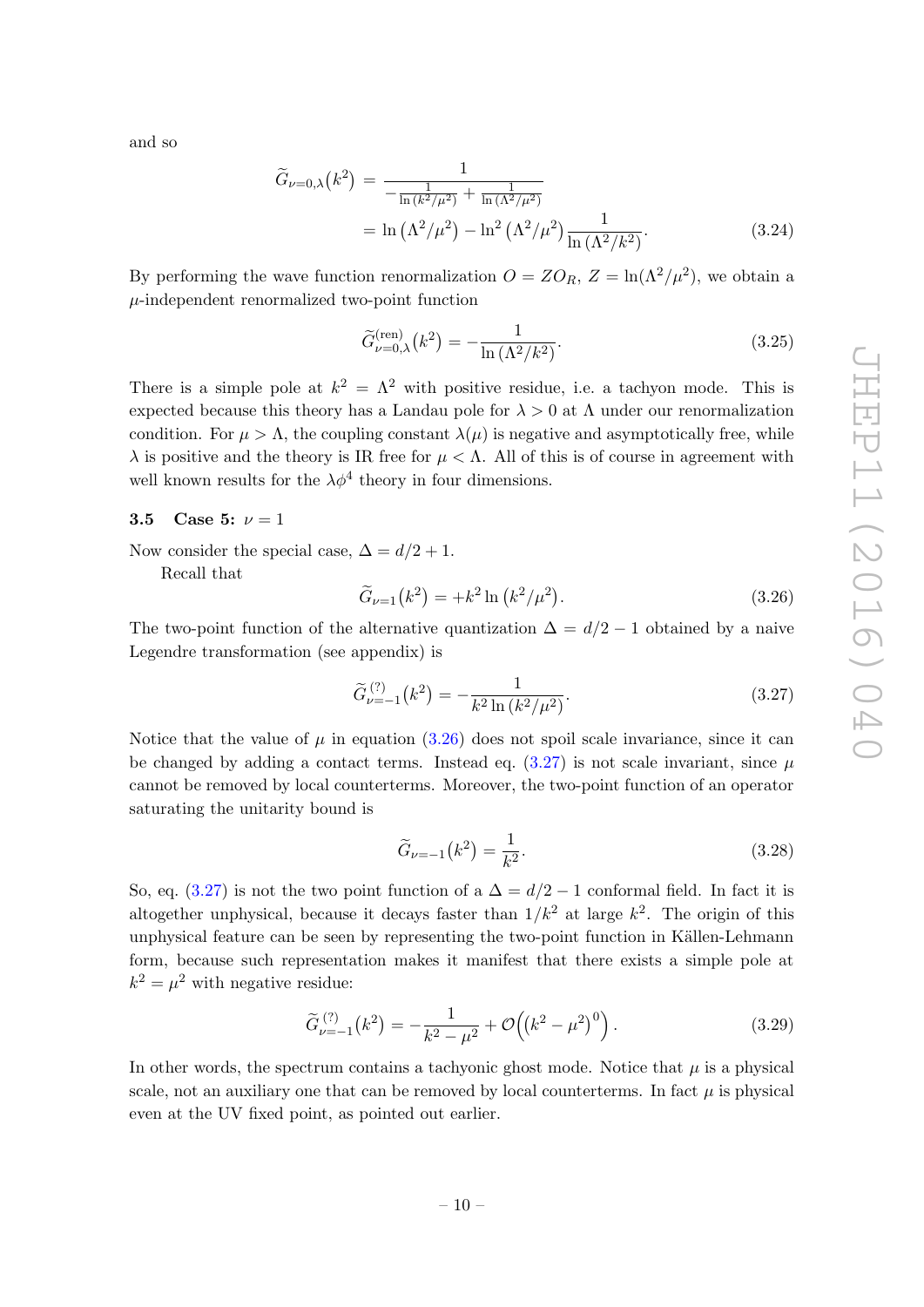Using Cauchy's formula one obtains

$$
-\frac{1}{k^2 \ln \left(\frac{k^2}{\mu^2}\right)} = -\frac{1}{k^2 - \mu^2} + \int_0^\infty dm^2 \frac{1}{k^2 + m^2} \frac{1}{\left(m^2/\mu^2\right) \left(\ln^2 \left(m^2/\mu^2\right) + \pi^2\right)}\tag{3.30}
$$

with

$$
\int_0^\infty \frac{dm^2}{m^2 \left(\ln^2 m^2 + \pi^2\right)} = 1.
$$
\n(3.31)

Now add the double-trace deformation  $U[O] = \frac{\lambda}{2\Lambda^2}O^2$ . For  $\lambda > 0$ ,

$$
\tilde{G}_{\nu=1,\lambda>0}(k^2)
$$
\n
$$
= \frac{1}{\frac{1}{k^2 \ln(k^2/\mu^2)} + \frac{\lambda}{\Lambda^2}}
$$
\n
$$
= -\frac{\Lambda^2}{\lambda} \frac{1}{1 + \lambda \frac{k^2}{\Lambda^2} \ln(k^2/\mu^2)} + \text{contact terms}
$$
\n
$$
= \text{Two simple Poles} + \int_0^\infty dm^2 \frac{1}{k^2 + m^2} \frac{m^2}{\pi^2 + \left(1 - \left(\frac{\lambda}{\Lambda^2}\right) m^2 \ln(m^2/\mu^2)\right)^2}.
$$
\n(3.32)

The branch-cut in the complex  $k^2/\Lambda^2$  plane is logarithmic. The spectral density is positivedefinite, but now there are two simple poles.

For  $\lambda \mu^2/\Lambda^2 > e$ , the poles are at real and positive  $k^2$ . The pole at larger  $k^2$  has a negative residue and that at the smaller  $k^2$  a positive residue, with the latter pole approaching 0 as  $\lambda \mu^2 / \Lambda^2 \to \infty$ .

For  $\lambda \mu^2/\Lambda^2 < e$ , the poles are complex and are conjugates of each other. The residues have a positive real part and complex conjugate imaginary parts.

For  $\lambda < 0$ ,

$$
\widetilde{G}_{\nu=1,\lambda<0}(k^2) = \frac{1}{\frac{1}{k^2 \ln(k^2/\mu^2)} - \frac{|\lambda|}{\Lambda^2}} \\
= -\frac{\Lambda^2}{|\lambda|} \frac{-|\lambda| \frac{k^2}{\Lambda^2} \ln(k^2/\mu^2)}{1 - |\lambda| \frac{k^2}{\Lambda^2} \ln(k^2/\mu^2)} \\
= +\frac{\Lambda^2}{|\lambda|} \frac{1}{1 - |\lambda| \frac{k^2}{\Lambda^2} \ln(k^2/\mu^2)} + \text{contact terms},
$$
\n(3.33)

which again decays faster than  $1/k^2$  at large  $k^2$  for any  $|\lambda|/\Lambda^2 \neq 0$ , so it is again unphysical. A contour integration gives

$$
\widetilde{G}_{\Delta=d/2+1,\lambda<0}(k^2) = \text{ONE SIMPLE POLE} + \int_0^\infty dm^2 \frac{1}{k^2 + m^2} \frac{m^2}{\pi^2 + \left(1 + \left(\frac{|\lambda|}{\Lambda^2}\right) m^2 \ln(m^2/\mu^2)\right)^2}
$$
\n(3.34)

in which the spectral density in the second term is positive. The pole is at real and positive  $k<sup>2</sup>$  with negative residue, signaling the propagation of a ghost tachyon mode.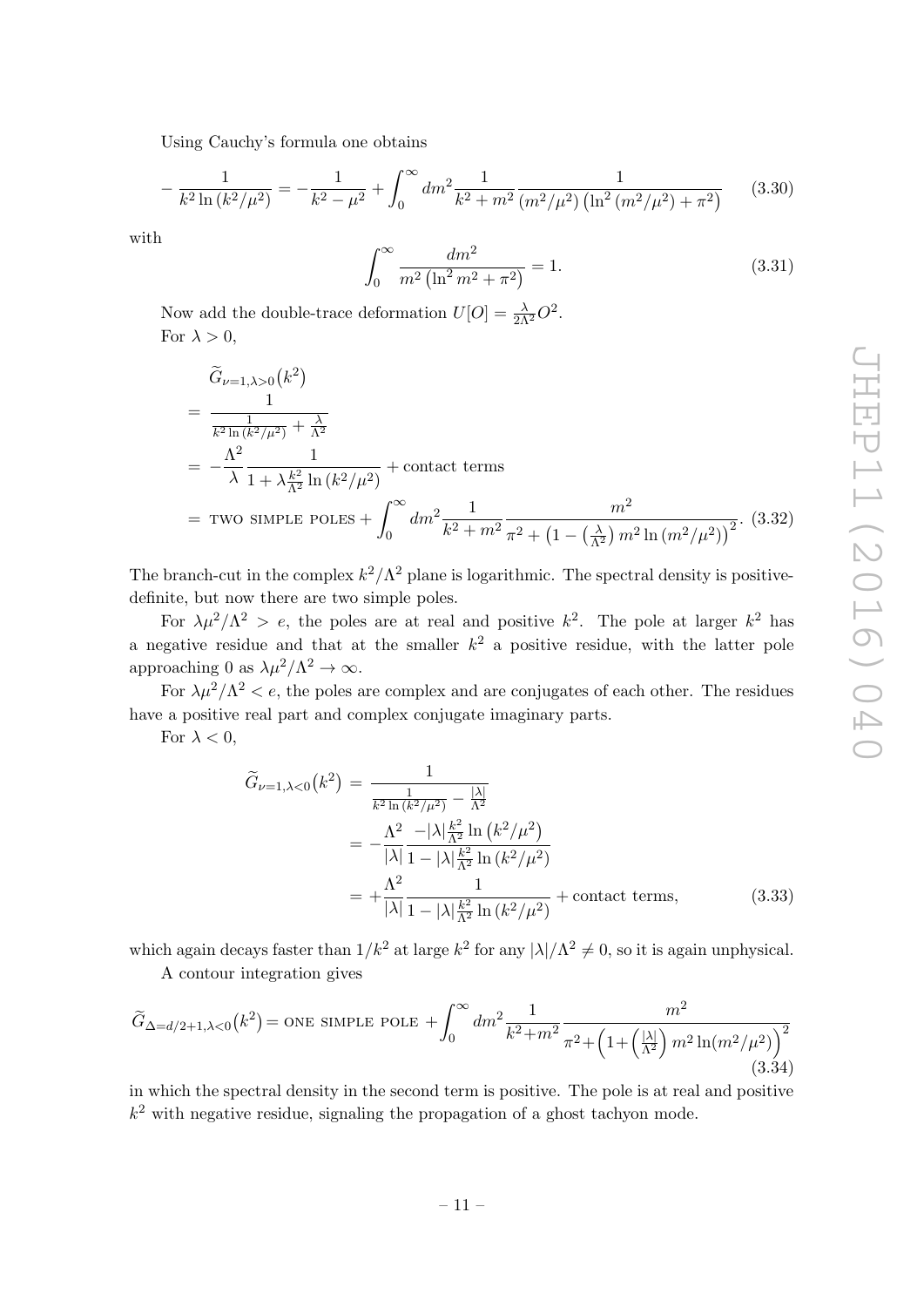Therefore, one concludes that the flow to the theory with  $\Delta = d/2 - 1$  in the UV is unphysical for all values of  $\lambda$ . Moreover, the very fact that the two-point function in eq. [\(3.27\)](#page-10-2) is non-unitary shows that the UV limit  $\Lambda \to 0$  is meaningless in this case.

The singleton point is reached the limit  $\lambda \to 0$ ,  $\mu \exp(-1/\lambda^2) = \text{constant}$ . This limit does decouple all ghost and physical states and leads to a two-point function  $\propto 1/k^2$ , but it cannot be achieved as an RG trajectory. A different singular limit leading to the singleton is described in [\[21\]](#page-17-3).

#### <span id="page-12-0"></span>4 Summary

After reviewing the method that allows to find the two-point function of certain primary operators O in large-N theories deformed by interactions proportional to  $O^2$ , we studied the RG flow that is determined by the deformation. To get an understanding that goes beyond what is available in the (vast) existing literature on the subject, we used the Källen-Lehmann representation of the two-point function. This representation allows for a clear and unambiguous detection of unphysical features such as tachyons or ghosts. The presence of such features has a natural interpretation in the case  $\nu < -1$ , where one of the possible dimensions for the operator O,  $\Delta = d/2 - \nu$ , violates the unitarity bound  $\Delta > d/2 - 1$ .

We also found that the Källen-Lehmann representation automatically contains extra massive scalars, signaled by simple scalar poles in the two-point function. We can say that the Källen-Lehmann representation "integrates in" massive scalar. One result of our study is that, when the perturbation  $O^2$  is relevant, the extra massive scalar found using the Källen-Lehmann representation is physical when  $\lambda > 0$  and tachyonic when  $\lambda < 0$ . The example of the bosonic  $O(N)$  vector model in three dimensions shows that this is the expected behavior, because the potential  $(\lambda/2N)(\sum_{a=1}^{N} \phi^a \phi^a)^2$  is stable only for  $\lambda > 0$ . On the other hand, the massive scalar used in [\[11,](#page-16-8) [12\]](#page-16-9) to define a UV completion of doubletrace deformations has the opposite behavior: it is tachyonic for  $\lambda > 0$  and physical for  $\lambda < 0$ . One possible reason for the disagreement is that the UV completion used in [\[11,](#page-16-8) [12\]](#page-16-9) can be pathological in the IR. This is manifest in the case of the  $O(N)$  vector model, where the scalar potential is unbounded below for either sign of  $\lambda$ .

An especially interesting case is  $\nu = 1$ , because the conformal dimensions allowed by the alternative quantization of ref. [\[16\]](#page-16-13) appears to saturate the unitarity bound  $\Delta = d/2-1$ . This would be a free field that does not have a dual in a putative semiclassical AdS gravity in  $d + 1$  dimensions. The flow generated by a double trace perturbation would define a theory where  $\Delta = d/2 + 1$  flows to the problematic UV fixed point with  $\Delta = d/2 - 1$ . We found that the flow is unphysical, because the two-point function of the operator  $O$  always contains unphysical states and the UV fixed point itself is unphysical.

Finally we should remark that our analysis agrees with ref. [\[22\]](#page-17-4), which studies doubletrace deformations involving two different operators. Here we will restrict our analysis to the most interesting case that one of the two operators,  $O_1$ , saturates the unitarity bound  $(\Delta_1 = d/2 - 1)$  while the other,  $O_2$ , has dimension  $\Delta_2 > \Delta_1$ ,  $\Delta_2 < d/2$ . Ref. [\[22\]](#page-17-4) studies a relevant flow from the UV, where  $O_1$  saturates the unitarity bound, to the IR. It is thus quite different from the situation considered in this paper, which considers an irrelevant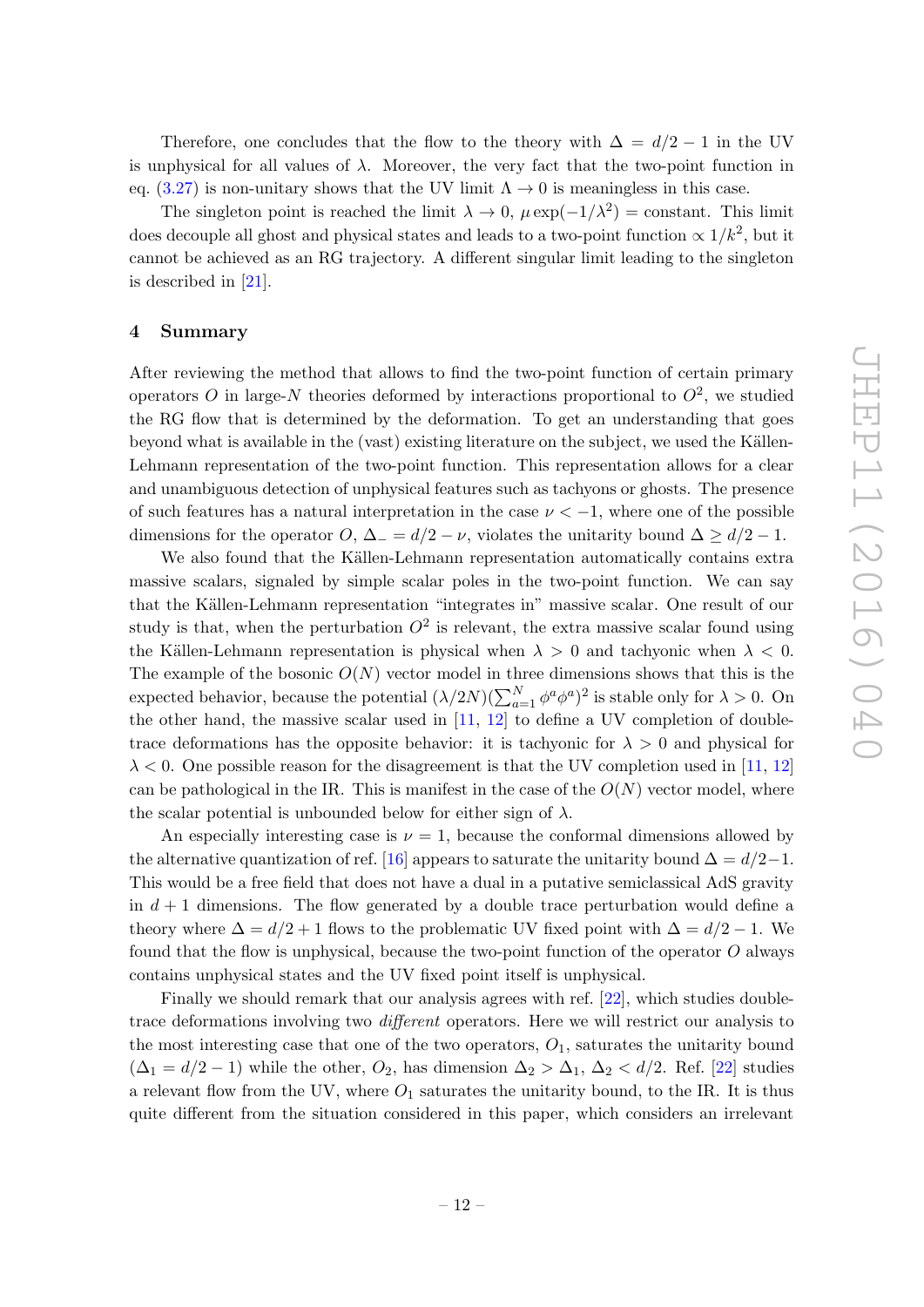flow to a putative UV fixed point. Nevertheless, the flow can be studied easily using the methods described in this paper. The deformation studied in [\[22\]](#page-17-4) is

<span id="page-13-4"></span>
$$
N \int d^d x f O_1 O_2 + g_1 O_1^2 + g_2 O_2^2, \qquad f, g_1, g_2 \in \mathbb{R}.
$$
 (4.1)

One can check that when  $g_1g_2 > f^2, g_1 > 0, g_2 > 0$  the flow is physical;<sup>[5](#page-13-1)</sup> on the other hand, whenever  $g_1 \neq 0$  one is simply giving a mass to a free scalar, so the flow is rather trivial: a massive scalar decouples in the IR. So, let us consider the case  $g_1 = 0$ .

At large N the deformation changes the two point functions  $\langle \tilde{O}_i(k)O_j(0)\rangle$ ,  $i, j = 1, 2$  as

<span id="page-13-3"></span>
$$
\langle \tilde{O}_i(k)O_j(0) \rangle = \begin{pmatrix} k^2 & f \\ f & k^{d-2\Delta_2} + g_2 \end{pmatrix}^{-1} = \frac{1}{k^{d+2-2\Delta_2} + g_2 k^2 - f^2} \begin{pmatrix} k^{d-2\Delta_2} + g_2 - f \\ -f & k^2 \end{pmatrix} . \tag{4.2}
$$

In the extreme infrared,  $k^{2(1+d/2-\Delta_2)} \ll f^2$ 

<span id="page-13-2"></span>
$$
\langle \tilde{O}_i(k)O_j(0)\rangle = -\frac{k^{d-2\Delta_2}}{f^2} \left(\frac{1}{-\frac{k^2}{f}} - \frac{k^2}{\frac{k^4}{f^2}}\right) + \text{contact terms.} \tag{4.3}
$$

The matrix in [\(4.3\)](#page-13-2) has rank one and is independent of  $g_2$ , meaning that  $O_1 = f \Box O_2$  in the extreme infrared, where  $O_2$  has dimension  $d - \Delta_2$ . All this is in perfect agreement with ref. [\[22\]](#page-17-4). We conclude by observing that, while some of the UV-complete theories with  $g_1 > 0$ ,  $g_2 > 0$  are physical, those with  $g_1 = 0$  are plagued by unphysical states, since the two point function in [\(4.2\)](#page-13-3) has, among other unpleasantnesses, a tachyonic pole for any value of  $g_2$ . The RG flow generated by the deformation [\(4.1\)](#page-13-4) with  $g_1 = 0$  is therefore unphysical, according to our general definition.

#### Acknowledgments

We thank M. Bertolini for useful comments. C.Y.Y. and M.P. are supported in part by NSF grant PHY-1316452.

#### <span id="page-13-0"></span>A Alternative quantization in AdS/CFT

In this appendix we review the standard  $AdS_{d+1}/CFT_d$  correspondence and the relation-ship between the two choices of quantization explained in [\[16\]](#page-16-13). Euclidean  $AdS_{d+1}$  admits the Poincaré metric

$$
ds^{2} = \frac{1}{z^{2}} \left( dz^{2} + \sum_{i=1}^{d} dx_{i}^{2} \right),
$$
 (A.1)

where we set the  $AdS_{d+1}$  radius to one. A scalar field  $\phi(z, \vec{x})$  of mass m in the bulk has the asymptotic form near the boundary  $(z \ll 1)$ 

$$
\phi(z,\vec{x}) = z^{d-\Delta} \left( \phi_0(\vec{x}) + O(z^2) \right) + z^{\Delta} \left( \frac{A(\vec{x})}{2\Delta - d} + O(z^2) \right) \tag{A.2}
$$

in which  $\Delta = \Delta_{\pm} = \frac{d}{2} \pm \sqrt{\frac{d^2}{4} + m^2} \equiv \frac{d}{2} \pm \nu$  for  $\Delta \neq d/2$ ,  $\nu \notin \mathbb{Z}$ .

<span id="page-13-1"></span> $5$ We thank M. Bertolini for pointing this out to us.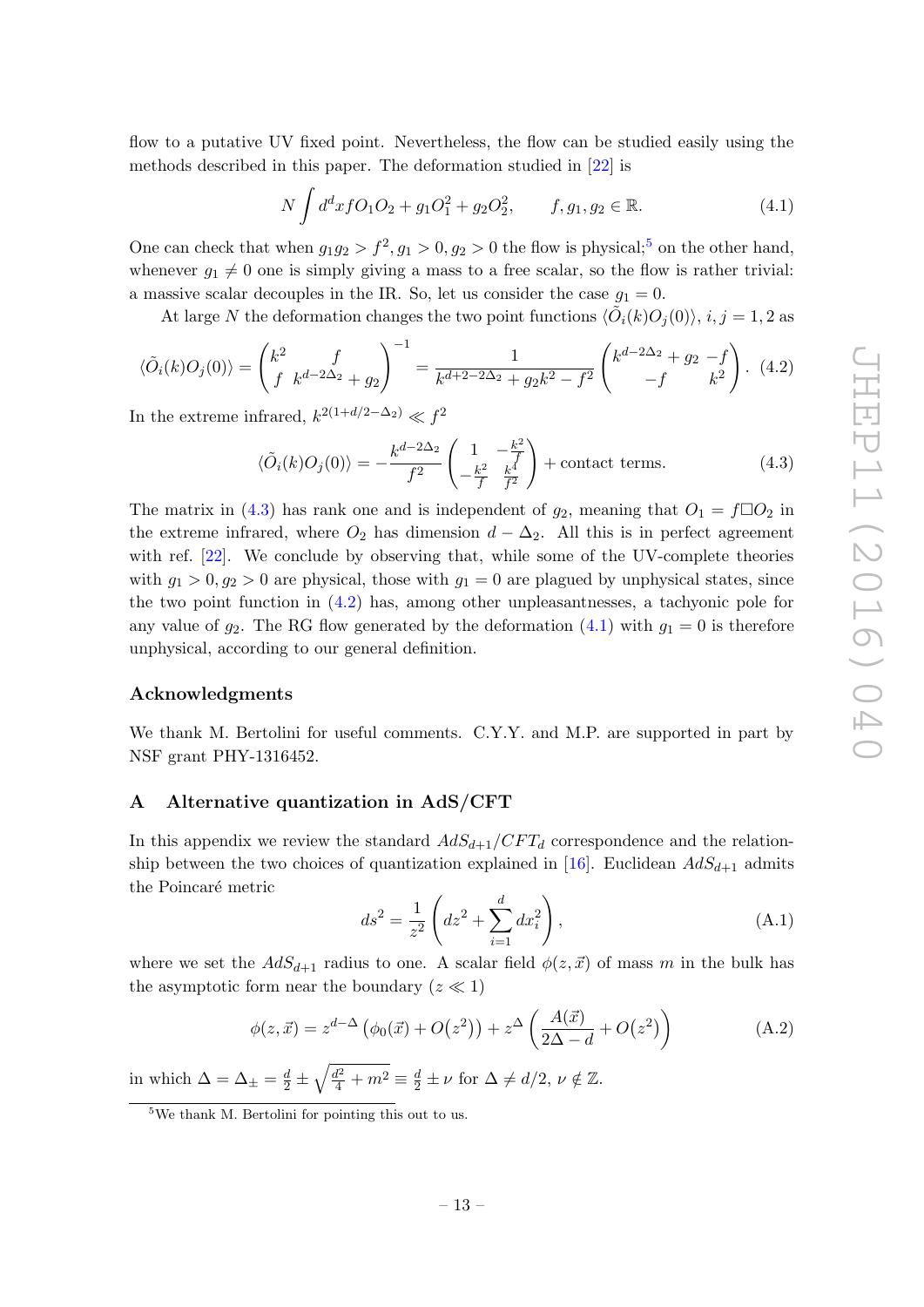Evaluating the on-shell action and discarding possible contact terms, one finds for  $\Delta = \Delta_+ > d/2$ 

<span id="page-14-0"></span>
$$
S_{AdS_{d+1}}[\phi_0] = -\frac{1}{2} \int d^d x \ \phi_0(x) A(x)
$$
  
= 
$$
-\frac{1}{2} (2\Delta - d) \pi^{-d/2} \frac{\Gamma(\Delta)}{\Gamma(\Delta - d/2)} \int d^d x \int d^d x' \frac{\phi_0(x) \phi_0(x')}{|x - x'|^{2\Delta}}.
$$
 (A.3)

In the case  $\Delta = d/2$ ,

$$
\phi(z, \vec{x}) = z^{d/2} \left( \ln \left( z/z_0 \right) \phi_0(\vec{x}) + A(\vec{x}) + O(z^2) \right). \tag{A.4}
$$

This asymptotic behavior implies that [\[23\]](#page-17-5)

<span id="page-14-1"></span>
$$
S_{AdS_{d+1}}[\phi_0] = -\frac{1}{2} \frac{\Gamma(d/2)}{2\pi^{d/2}} \int d^d x \int d^d x' \phi_0(\vec{x}) \frac{1}{|\vec{x} - \vec{x'}|^d} \phi_0(\vec{x}). \tag{A.5}
$$

The AdS/CFT correspondence then reads

$$
\exp\left(-N^*S_{AdS_{d+1}}[\phi_0]\right) = \left\langle \exp\left(-N^*\int \phi_0 O\right) \right\rangle_{CFT_d} = \int [dO] \, e^{-I_{CFT_d}[O] - \int N^*\phi_0 O}.\tag{A.6}
$$

We have multiplied the exponent by a factor of  $N^* \gg 1$  such that  $\phi_0$  and O are both  $\mathcal{O}(1)$ . For the O(N) model,  $N^* = N$ .

The corresponding operator  $O(x)$  is of conformal dimension  $\Delta = \Delta_{+}$ . Unitarity requires  $\Delta \geq d/2 - 1$  [\[17\]](#page-16-14).

By virtue of eqs. [\(A.3\)](#page-14-0), [\(A.5\)](#page-14-1), we identify  $-N^*S_{AdS_{d+1}}[\phi_0]$  with  $W[J]$ , the generating functional of connected correlators of the boundary CFT defined in the main body of the paper. The boundary field  $\phi_0(x)$  is identified with the source J of the boundary conformal operator  $O(x)$  as

$$
J = -\phi_0,\tag{A.7}
$$

and

$$
O = +\frac{\delta S_{AdS_{d+1}}[\phi_0]}{\delta \phi_0} = -A.
$$
 (A.8)

The two-point function of  $O(x)$  can be immediately read off from the action. For  $\Delta > d/2$ 

$$
N^* \langle O(x)O(0) \rangle = (2\Delta - d)\pi^{-d/2} \frac{\Gamma(\Delta)}{\Gamma(\Delta - d/2)} \frac{1}{|x|^{2\Delta}} \equiv G_{\nu}(|x|)
$$
(A.9)

and for  $\Delta = d/2$ ,  $N^* \langle O(x) O(0) \rangle = \frac{\Gamma(d/2)}{2\pi d/2}$  $2\pi^{d/2}$ 1  $\frac{1}{|x|^{2\Delta}}$ .

The two-point function in momentum-space representation in the case  $\Delta = d/2 + 1$ contains gamma functions in the prefactor that appear divergent, see eq. [\(3.2\)](#page-5-1). However,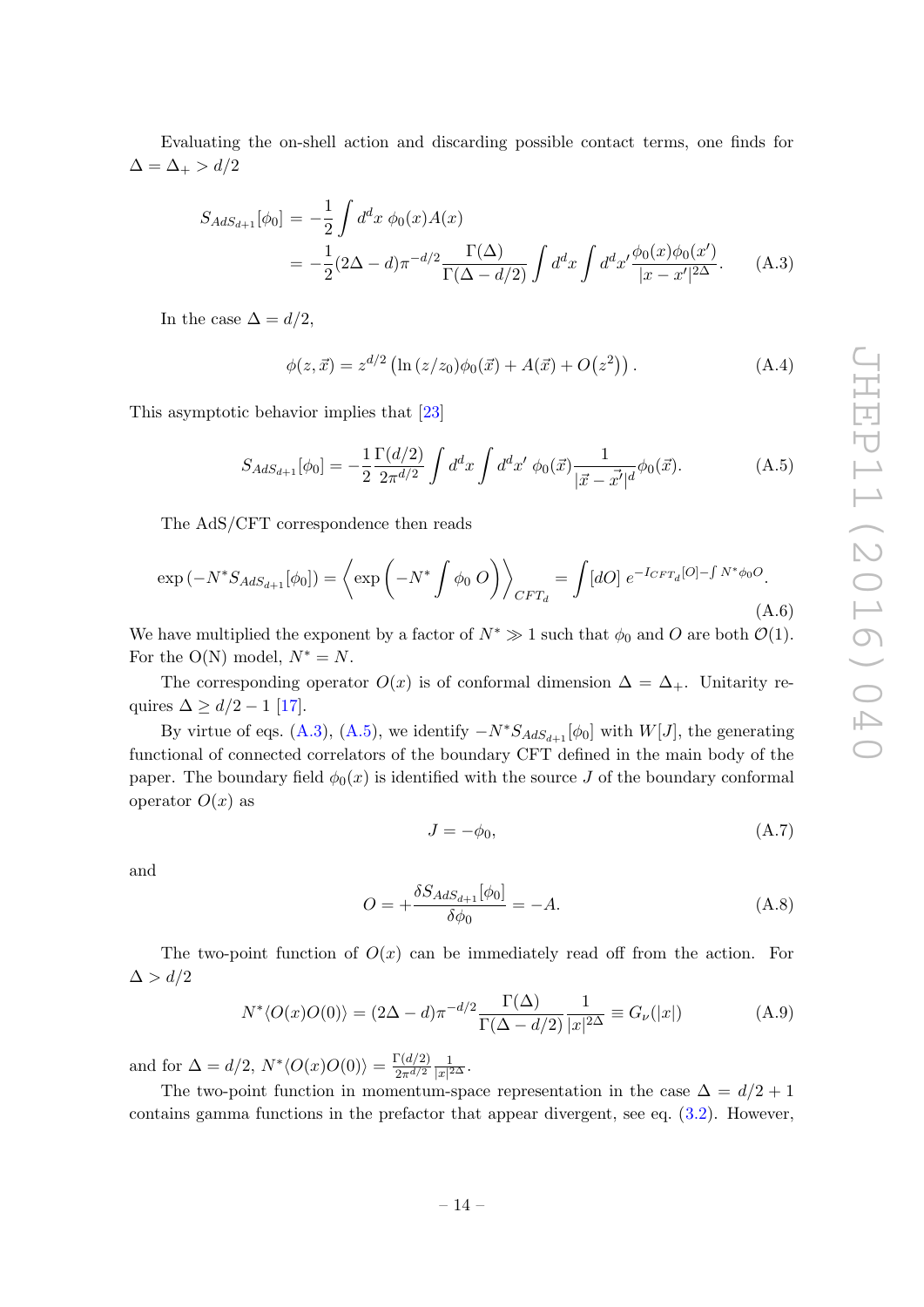one notes that

$$
\left(\frac{d}{dk^2}\right)^2 N^* \langle \tilde{O}(k)O(0)\rangle
$$
\n
$$
= \left(\frac{d}{dk^2}\right)^2 \left[ \left((2\Delta - d)\pi^{-d/2} \frac{\Gamma(\Delta)}{\Gamma(\Delta - d/2)}\right) \int d^d x \ e^{-ik \cdot x} \frac{1}{x^{2\Delta}} \right]_{\Delta = d/2 + 1}
$$
\n
$$
= 2\pi^{-d/2} \Gamma(d/2 + 1) \int d^d x \ e^{-ik \cdot x} \frac{1}{x^{2((d/2+1)-2)}}
$$
\n
$$
= 2\pi^{-d/2} \Gamma(d/2 + 1) \int d^d x \ e^{-ik \cdot x} \int_0^\infty \frac{dt}{t} t^{d/2 - 1} e^{-x^2 t} / \Gamma(d/2 - 1)
$$
\n
$$
= 2\pi^{-d/2} \Gamma(d/2 + 1) \int_0^\infty \frac{dt}{t} t^{d/2 - 1} \left(\frac{\pi}{t}\right)^{d/2} e^{-\frac{k^2}{4t}} / \Gamma(d/2 - 1)
$$
\n
$$
= \frac{1}{t} 2\pi^{-d/2} \Gamma(d/2 + 1) \frac{\pi^{d/2} \int_0^\infty \frac{ds}{s} s e^{-\frac{k^2}{4}s}}{\Gamma(d/2 - 1)}
$$
\n
$$
= 2d(d - 2) \frac{1}{k^2}.
$$
\n(A.10)

Integrating twice, getting rid of contact terms, and introducing a fictitious scale  $\mu$ , one arrives at

$$
\widetilde{G}_{\nu=1}(k^2) = N^* \langle \widetilde{O}(k) O(0) \rangle = 2d(d-2)k^2 \ln (k^2/\mu^2), \tag{A.11}
$$

with a positive prefactor for  $d > 2$ .

For  $d/2+1 \geq \Delta > d/2$ , the alternative quantization in which  $\Delta = \Delta_-$  is also allowed by unitarity. To obtain a correspondence to another CFT where the operator  $O$  has conformal dimension  $\Delta_-,$  one needs to exchange the roles of  $\phi_0$  and A. Since  $\phi_0$  and A are conjugate variables, the exchange is done by a Legendre transformation [\[16\]](#page-16-13).

Define the effective "intensive" action

$$
\gamma[O] = S_{AdS_{d+1}}[\phi_0] - \phi_0 O \tag{A.12}
$$

such that

$$
\frac{\delta(\gamma[O])}{\delta O} = -\phi_0 \tag{A.13}
$$

Recall that

$$
-\widetilde{A}(k) = \widetilde{O} = +\frac{\delta S_{AdS_{d+1}}[\widetilde{\phi_0}]}{\delta \widetilde{\phi_0}} = -\widetilde{G}_{\nu}(k^2)\widetilde{\phi_0}(-k),\tag{A.14}
$$

the effective action of the (undeformed) CFT is

$$
\gamma_0[\tilde{A}] = +\frac{1}{2} \int \frac{d^d k}{(2\pi)^d} \, \tilde{A}(k) \frac{1}{\tilde{G}_{\nu}(k^2)} \tilde{A}(-k)
$$

$$
= -\frac{1}{2} \int \frac{d^d k}{(2\pi)^d} \, \tilde{A}(k) \tilde{G}_{-\nu}(k^2) \, \tilde{A}(-k). \tag{A.15}
$$

Instead of interpreting  $\gamma_0[\tilde{A}]$  as the effective action for O, one can interpret it as the free energy of the CFT operator O' of conformal dimension  $\Delta_-\$  because the two-point function in the alternative quantization is  $\tilde{G}_{-\nu}(k^2) = -1/\tilde{G}_{\nu}(k^2)$ .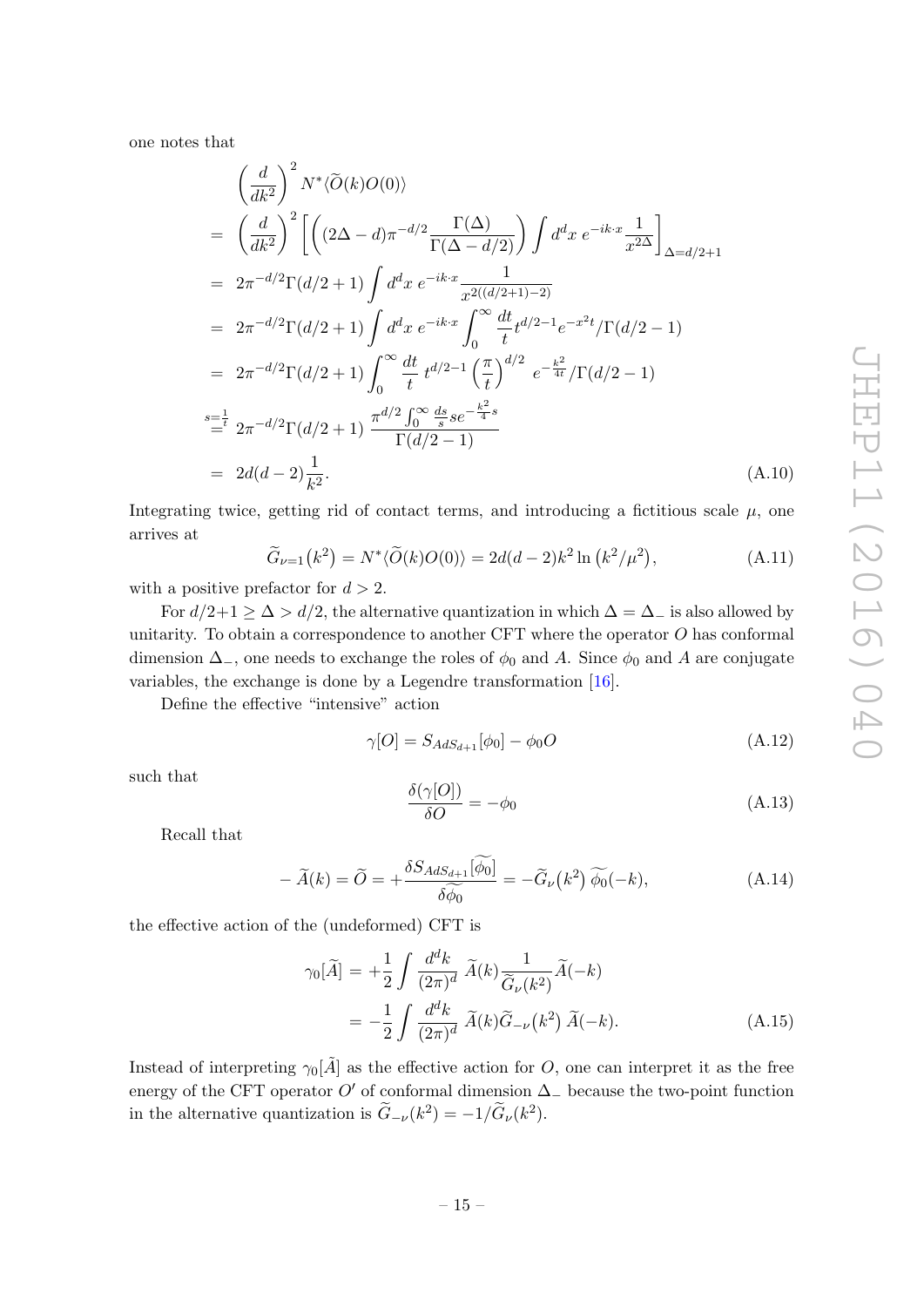Open Access. This article is distributed under the terms of the Creative Commons Attribution License [\(CC-BY 4.0\)](http://creativecommons.org/licenses/by/4.0/), which permits any use, distribution and reproduction in any medium, provided the original author(s) and source are credited.

#### References

- <span id="page-16-0"></span>[1] E. Brézin and D.J. Wallace, Critical behavior of a classical Heisenberg ferromagnet with many degrees of freedom, Phys. Rev.  $\bf{B}$  **7** [\(1973\) 1967](http://dx.doi.org/10.1103/PhysRevB.7.1967) [IN[SPIRE](http://inspirehep.net/search?p=find+J+%22Phys.Rev.,B7,1967%22)].
- <span id="page-16-1"></span>[2] K.G. Wilson and J.B. Kogut, The Renormalization group and the  $\epsilon$ -expansion, [Phys. Rept.](http://dx.doi.org/10.1016/0370-1573(74)90023-4) 12 [\(1974\) 75](http://dx.doi.org/10.1016/0370-1573(74)90023-4) [IN[SPIRE](http://inspirehep.net/search?p=find+J+%22Phys.Rept.,12,75%22)].
- <span id="page-16-2"></span>[3] D.J. Gross and A. Neveu, Dynamical Symmetry Breaking in Asymptotically Free Field Theories, Phys. Rev. D 10 [\(1974\) 3235](http://dx.doi.org/10.1103/PhysRevD.10.3235)  $[NSPIRE]$  $[NSPIRE]$  $[NSPIRE]$ .
- [4] G. Parisi, The Theory of Nonrenormalizable Interactions. 1. The Large-N Expansion, [Nucl.](http://dx.doi.org/10.1016/0550-3213(75)90624-0) Phys. **B 100** [\(1975\) 368](http://dx.doi.org/10.1016/0550-3213(75)90624-0) [IN[SPIRE](http://inspirehep.net/search?p=find+J+%22Nucl.Phys.,B100,368%22)].
- [5] B. Rosenstein, B.J. Warr and S.H. Park, The Four Fermi Theory Is Renormalizable in  $(2+1)$ -Dimensions, [Phys. Rev. Lett.](http://dx.doi.org/10.1103/PhysRevLett.62.1433) **62** (1989) 1433 [IN[SPIRE](http://inspirehep.net/search?p=find+J+%22Phys.Rev.Lett.,62,1433%22)].
- <span id="page-16-3"></span>[6] G. Gat, A. Kovner, B. Rosenstein and B.J. Warr, Four Fermi Interaction in  $(2+1)$ -dimensions Beyond Leading Order in  $1/N$ , [Phys. Lett.](http://dx.doi.org/10.1016/0370-2693(90)90425-6) **B 240** (1990) 158 [IN[SPIRE](http://inspirehep.net/search?p=find+J+%22Phys.Lett.,B240,158%22)].
- <span id="page-16-6"></span>[7] L. Fei, S. Giombi, I.R. Klebanov and G. Tarnopolsky, Yukawa CFTs and Emergent Supersymmetry,  $arXiv:1607.05316$  [IN[SPIRE](http://inspirehep.net/search?p=find+EPRINT+arXiv:1607.05316)].
- <span id="page-16-4"></span>[8] E. Witten, Multitrace operators, boundary conditions and AdS/CFT correspondence, [hep-th/0112258](https://arxiv.org/abs/hep-th/0112258) [IN[SPIRE](http://inspirehep.net/search?p=find+EPRINT+hep-th/0112258)].
- <span id="page-16-5"></span>[9] W. Mueck, An Improved correspondence formula for AdS/CFT with multitrace operators, [Phys. Lett.](http://dx.doi.org/10.1016/S0370-2693(02)01487-9) **B 531** (2002) 301 [[hep-th/0201100](https://arxiv.org/abs/hep-th/0201100)] [IN[SPIRE](http://inspirehep.net/search?p=find+EPRINT+hep-th/0201100)].
- <span id="page-16-7"></span>[10] S. Elitzur, A. Giveon, M. Porrati and E. Rabinovici, Multitrace deformations of vector and adjoint theories and their holographic duals, JHEP  $02$  [\(2006\) 006](http://dx.doi.org/10.1088/1126-6708/2006/02/006) [[hep-th/0511061](https://arxiv.org/abs/hep-th/0511061)] [IN[SPIRE](http://inspirehep.net/search?p=find+EPRINT+hep-th/0511061)].
- <span id="page-16-8"></span>[11] T. Andrade and D. Marolf, AdS/CFT beyond the unitarity bound, JHEP 01 [\(2012\) 049](http://dx.doi.org/10.1007/JHEP01(2012)049) [[arXiv:1105.6337](https://arxiv.org/abs/1105.6337)] [IN[SPIRE](http://inspirehep.net/search?p=find+EPRINT+arXiv:1105.6337)].
- <span id="page-16-9"></span>[12] T. Andrade, T. Faulkner and D. Marolf, Banishing AdS Ghosts with a UV Cutoff, [JHEP](http://dx.doi.org/10.1007/JHEP05(2012)011) 05 [\(2012\) 011](http://dx.doi.org/10.1007/JHEP05(2012)011) [[arXiv:1112.3085](https://arxiv.org/abs/1112.3085)] [IN[SPIRE](http://inspirehep.net/search?p=find+EPRINT+arXiv:1112.3085)].
- <span id="page-16-10"></span>[13] D. Buchholz and K. Fredenhagen, Dilations and Interaction, [J. Math. Phys.](http://dx.doi.org/10.1063/1.523370) 18 (1977) 1107 [IN[SPIRE](http://inspirehep.net/search?p=find+J+%22J.Math.Phys.,18,1107%22)].
- <span id="page-16-11"></span>[14] S. Weinberg, *Minimal fields of canonical dimensionality are free, [Phys. Rev.](http://dx.doi.org/10.1103/PhysRevD.86.105015)* **D** 86 (2012) [105015](http://dx.doi.org/10.1103/PhysRevD.86.105015) [[arXiv:1210.3864](https://arxiv.org/abs/1210.3864)] [IN[SPIRE](http://inspirehep.net/search?p=find+EPRINT+arXiv:1210.3864)].
- <span id="page-16-12"></span>[15] D. Simmons-Duffin, TASI Lectures on the Conformal Bootstrap, [arXiv:1602.07982](https://arxiv.org/abs/1602.07982) [IN[SPIRE](http://inspirehep.net/search?p=find+EPRINT+arXiv:1602.07982)].
- <span id="page-16-13"></span>[16] I.R. Klebanov and E. Witten, AdS/CFT correspondence and symmetry breaking, [Nucl. Phys.](http://dx.doi.org/10.1016/S0550-3213(99)00387-9) B 556 [\(1999\) 89](http://dx.doi.org/10.1016/S0550-3213(99)00387-9) [[hep-th/9905104](https://arxiv.org/abs/hep-th/9905104)] [IN[SPIRE](http://inspirehep.net/search?p=find+EPRINT+hep-th/9905104)].
- <span id="page-16-14"></span>[17] P. Breitenlohner and D.Z. Freedman, Stability in Gauged Extended Supergravity, [Annals](http://dx.doi.org/10.1016/0003-4916(82)90116-6) Phys. **144** [\(1982\) 249](http://dx.doi.org/10.1016/0003-4916(82)90116-6) [IN[SPIRE](http://inspirehep.net/search?p=find+J+%22AnnalsPhys.,144,249%22)].